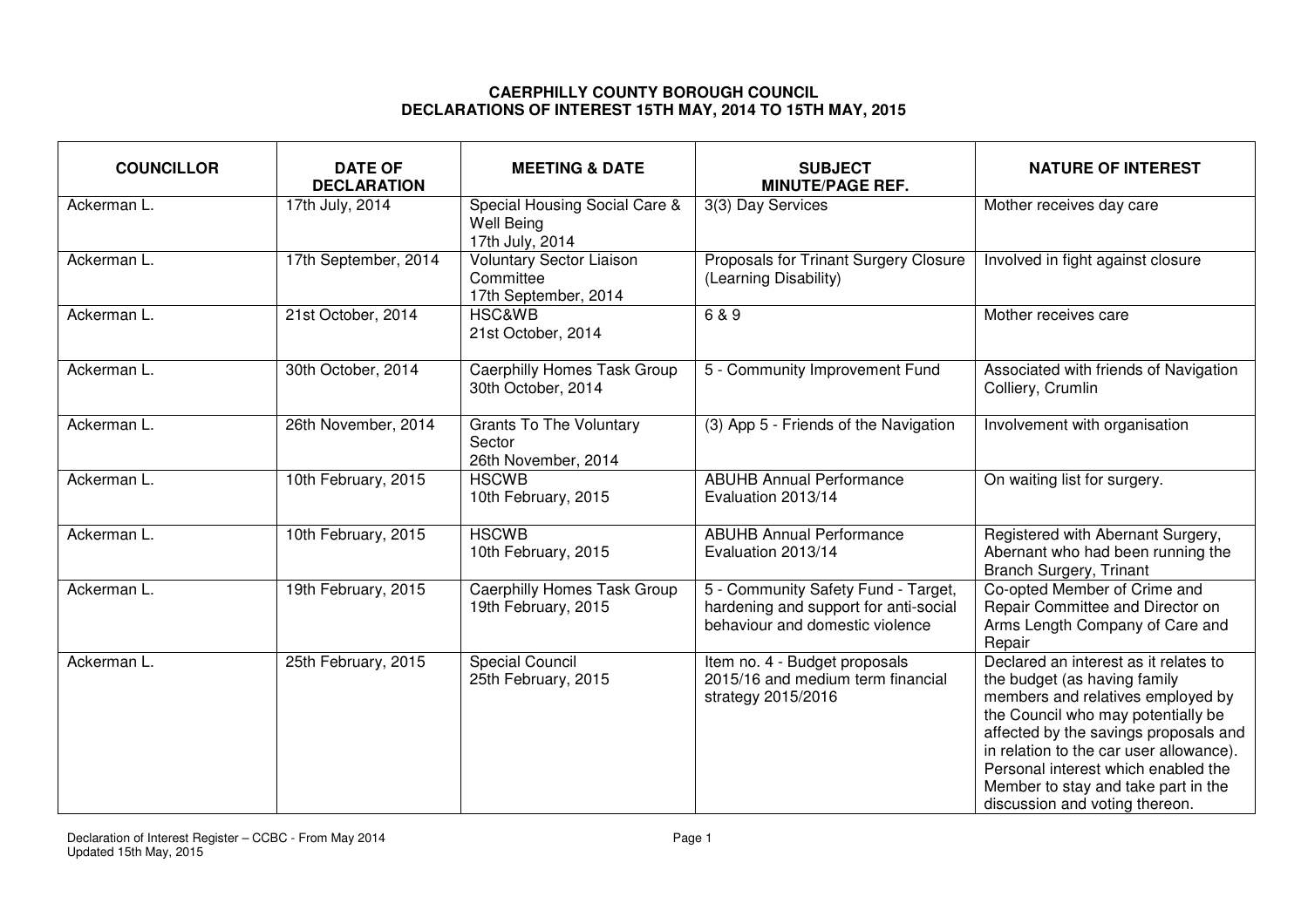| <b>COUNCILLOR</b> | <b>DATE OF</b><br><b>DECLARATION</b> | <b>MEETING &amp; DATE</b>                                                               | <b>SUBJECT</b><br><b>MINUTE/PAGE REF.</b>                                                | <b>NATURE OF INTEREST</b>                                                                                                                                                                                       |
|-------------------|--------------------------------------|-----------------------------------------------------------------------------------------|------------------------------------------------------------------------------------------|-----------------------------------------------------------------------------------------------------------------------------------------------------------------------------------------------------------------|
|                   |                                      |                                                                                         |                                                                                          |                                                                                                                                                                                                                 |
| Ackerman L.       | 25th February, 2015                  | <b>Special Council</b><br>25th February, 2015                                           | Item no. 4 - Budget proposals<br>2015/16 and medium term financial<br>strategy 2015/2016 | Declared a personal interest (in that<br>her mother receives a social services<br>provision). As it was a personal<br>interest Member allowed to stay and<br>take part in the discussion and voting<br>thereon. |
| Adams M.          | 10th September, 2014                 | <b>Planning Committee</b><br>10th September, 2014                                       | 13/0520/OUT - Graig Cottage,<br>Cwmcarn                                                  | One of the main objectors to the<br>development is well know to him                                                                                                                                             |
| Adams M.          | 11th March, 2015                     | <b>Planning Committee</b><br>11th March, 2015                                           | 14/0814/LA                                                                               | Long Association with The Proposed<br>School Development                                                                                                                                                        |
| Aldworth E.       | 12th June, 2014                      | Special Regeneration &<br>Environment<br>12th June, 2014                                | 3(01) - Section 4.4.4 Concessionary<br>pass replacement                                  | Holds bus pass                                                                                                                                                                                                  |
| Aldworth E.       | 12th June, 2014                      | Special Regeneration &<br>Environment<br>12th June, 2014                                | 3(01) - 4.46 Events in pay and display<br>car parks                                      | Has family members who have<br>businesses in Caerphilly Town<br>Council                                                                                                                                         |
| Aldworth E.       | 30th July, 2014                      | Special Regeneration &<br><b>Environmental Scrutiny</b><br>Committee<br>30th July, 2014 | 3(1) - Appendix 1 - Waste Strategy<br>Operations                                         | Use of civic amenity sites within the<br>Borough                                                                                                                                                                |
| Aldworth E.       | 30th July, 2014                      | Special Regeneration &<br><b>Environmental Scrutiny</b><br>Committee<br>30th July, 2014 | 3(1) - Appendix 2 - Sport and Leisure                                                    | Use of leisure facilities/centres within<br>the Borough                                                                                                                                                         |
| Aldworth E.       | 30th July, 2014                      | Special Regeneration &<br><b>Environmental Scrutiny</b><br>Committee<br>30th July, 2014 | $3(1)$ - All items                                                                       | As a Community Councillor                                                                                                                                                                                       |
| Aldworth E.       | 16th September, 2014                 | <b>Regeneration and Scrutiny</b><br>Committee<br>16th September, 2014                   | 14 - MTFP - Maintenance of<br><b>Community Schemes Funding</b>                           | <b>Community Councillor</b>                                                                                                                                                                                     |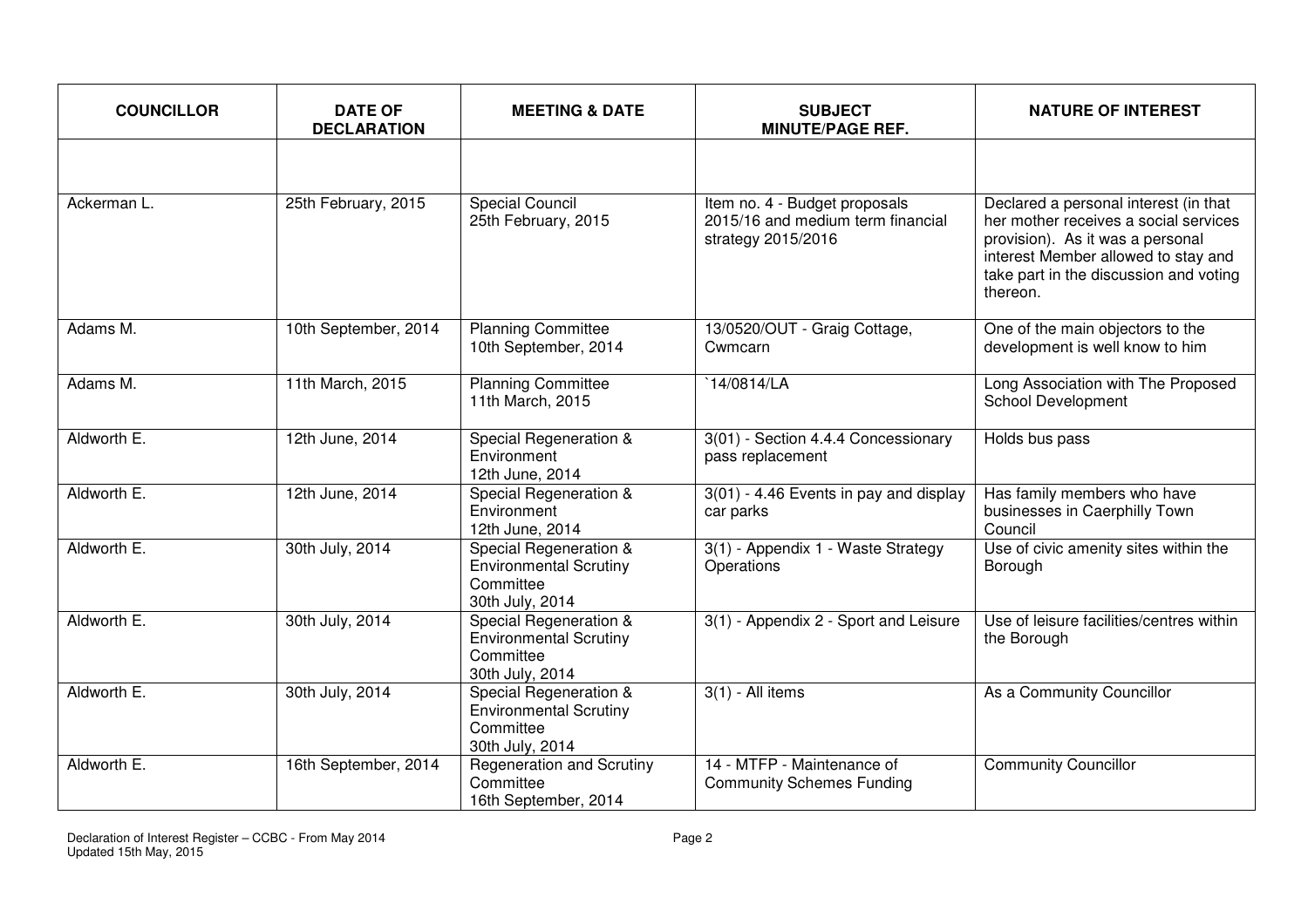| <b>COUNCILLOR</b> | <b>DATE OF</b><br><b>DECLARATION</b> | <b>MEETING &amp; DATE</b>                                                                 | <b>SUBJECT</b><br><b>MINUTE/PAGE REF.</b>                                                                                                | <b>NATURE OF INTEREST</b>                                                                                                                                                                                                                                                    |
|-------------------|--------------------------------------|-------------------------------------------------------------------------------------------|------------------------------------------------------------------------------------------------------------------------------------------|------------------------------------------------------------------------------------------------------------------------------------------------------------------------------------------------------------------------------------------------------------------------------|
| Aldworth E.       | 1st October, 2014                    | Special Regeneration &<br><b>Environmental Scrutiny</b><br>Committee<br>1st October, 2014 | 3 - MTFP savings from Regeneration<br>& Planning Services - items for<br>consideration                                                   | Private landlord                                                                                                                                                                                                                                                             |
| Aldworth E.       | 1st December, 2014                   | Special Regeneration &<br><b>Environment Scrutiny</b><br>Committee<br>1st December, 2014  | Agenda item 3 - App 3 Closure<br>Bedwas Swimming Pool on Sunday                                                                          | Centre in Ward and family members<br>use facility                                                                                                                                                                                                                            |
| Aldworth E.       | 9th December, 2014                   | <b>Regeneration of Environment</b><br><b>Scrutiny Committee</b><br>9th December, 2014     | 11 - CCBC Local Development Plan<br>(1st Review) up to 2013: Draft<br>preferred strategy                                                 | Personal interest - husband estate<br>manager at Trecenydd Business Park<br>referred in Appendix B of the report                                                                                                                                                             |
| Aldworth E.M.     | 20th May 2014                        | <b>Regeneration &amp; Environment</b><br>20th May, 2014                                   | 7(2) CIL Charging Schedule                                                                                                               | Personal - Member of Community<br>Council                                                                                                                                                                                                                                    |
| Aldworth E.M.     | 10th June, 2014                      | Council<br>10th June, 2014                                                                | Community Infrastructure Levy (CIL) -<br>Approval and Implementation Of The<br>Caerphilly County Borough CIL<br><b>Charging Schedule</b> | Declared a personal interest in this<br>item (as Community/Town<br>Councillors). In that they have a<br>personal interest it would not be<br>prejudicial and as such the Code of<br>Conduct did not prevent them from<br>taking part in the discussion or voting<br>thereon. |
| Aldworth E.M.     | 21st October, 2014                   | <b>HSC&amp;WB</b><br>21st October, 2014                                                   | 10 - Telecare Service                                                                                                                    | Relative receives the service (mother-<br>in-law)                                                                                                                                                                                                                            |
| Aldworth L.       | 17th July, 2014                      | Special Housing Social Care &<br><b>Well Being</b>                                        | 3(3) Day Services                                                                                                                        | Sister-in-law attends Windy Ridge                                                                                                                                                                                                                                            |
| Andrews H.        | 11th March, 2015                     | <b>Planning Committee</b><br>11th March, 2015                                             | 14/0818/Full                                                                                                                             | Lives in very close proximity to the<br>site, so that his own home would be<br>directly affected by it.                                                                                                                                                                      |
| Andrews H.A.      | 25th February, 2015                  | <b>Planning Site Visits</b><br>25th February, 2015                                        | 14/0818/Full - Former Bargoed Fire<br>Station, Gilfach                                                                                   | Lives in very close proximity to<br>development home address would be<br>directly affected by it                                                                                                                                                                             |
| Andrews H.A.      | 25th February, 2015                  | <b>Special Council</b><br>25th February, 2015                                             | Item no. 4 - Budget proposals<br>2015/16 and medium term financial<br>strategy 2015/2016                                                 | Declared an interest as it relates to<br>the budget (as having family<br>members and relatives employed by                                                                                                                                                                   |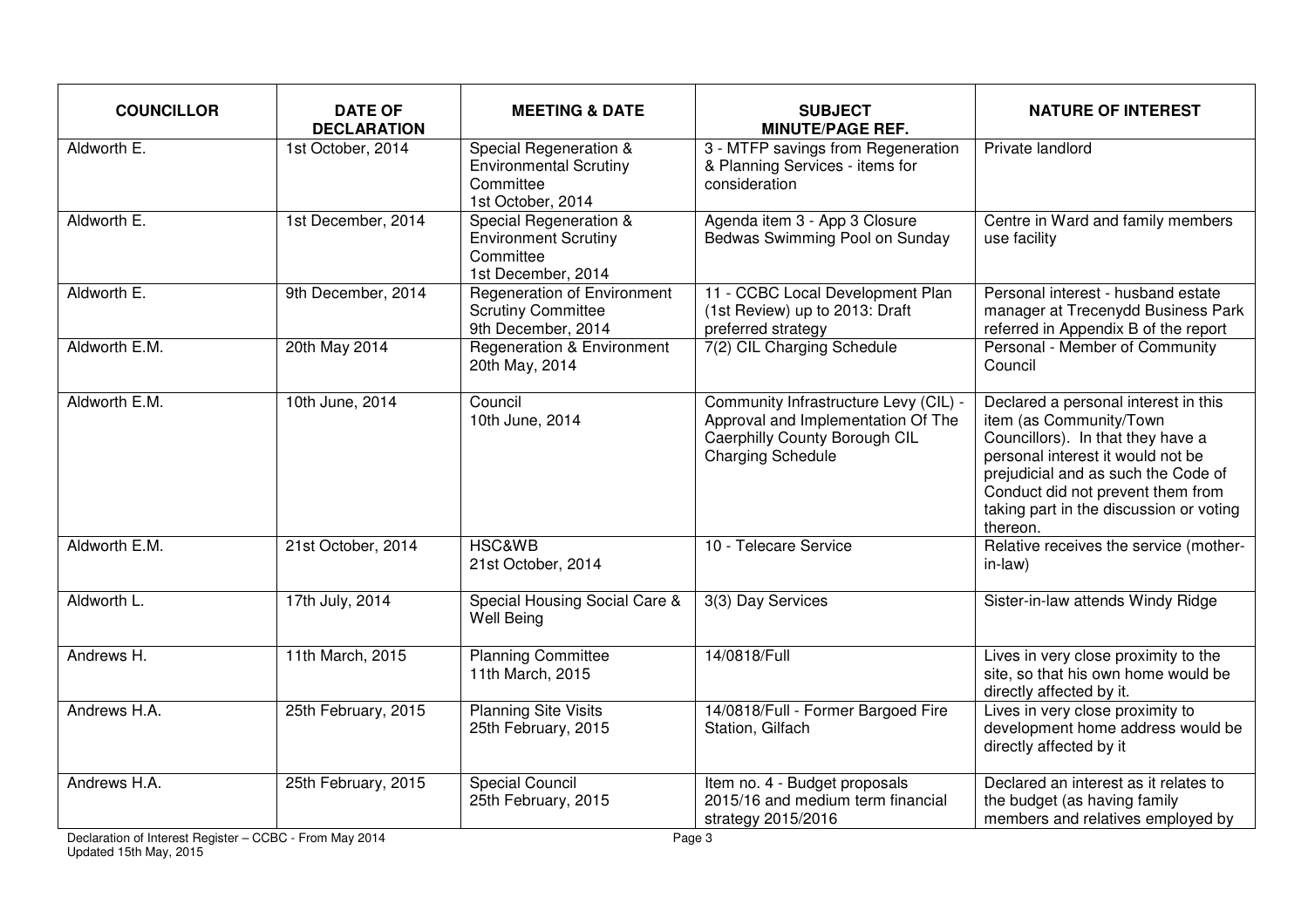| <b>COUNCILLOR</b> | <b>DATE OF</b><br><b>DECLARATION</b> | <b>MEETING &amp; DATE</b>                                                               | <b>SUBJECT</b><br><b>MINUTE/PAGE REF.</b>                                                                                                | <b>NATURE OF INTEREST</b>                                                                                                                                                                                                                                                    |
|-------------------|--------------------------------------|-----------------------------------------------------------------------------------------|------------------------------------------------------------------------------------------------------------------------------------------|------------------------------------------------------------------------------------------------------------------------------------------------------------------------------------------------------------------------------------------------------------------------------|
|                   |                                      |                                                                                         |                                                                                                                                          | the Council who may potentially be<br>affected by the savings proposals and<br>in relation to the car user allowance).<br>Personal interest which enabled the<br>Member to stay and take part in the<br>discussion and voting thereon.                                       |
| Bevan G.          | 10th June, 2014                      | Council<br>10th June, 2014                                                              | Community Infrastructure Levy (CIL) -<br>Approval and Implementation Of The<br>Caerphilly County Borough CIL<br><b>Charging Schedule</b> | Declared a personal interest in this<br>item (as Community/Town<br>Councillors). In that they have a<br>personal interest it would not be<br>prejudicial and as such the Code of<br>Conduct did not prevent them from<br>taking part in the discussion or voting<br>thereon. |
| Bevan J.          | 20th May 2014                        | <b>Regeneration &amp; Environment</b><br>20th May, 2014                                 | 7(2) CIL Charging Schedule                                                                                                               | Personal - Member of Community<br>Council                                                                                                                                                                                                                                    |
| Bevan J.          | 10th June, 2014                      | Council<br>10th June, 2014                                                              | Community Infrastructure Levy (CIL) -<br>Approval and Implementation Of The<br>Caerphilly County Borough CIL<br><b>Charging Schedule</b> | Declared a personal interest in this<br>item (as Community/Town<br>Councillors). In that they have a<br>personal interest it would not be<br>prejudicial and as such the Code of<br>Conduct did not prevent them from<br>taking part in the discussion or voting<br>thereon. |
| Bevan J.          | 12th June, 2014                      | Special Regeneration &<br>Environment<br>12th June, 2014                                | 3(01) - Section 4.4.4 Concessionary<br>pass replacement                                                                                  | Holds bus pass                                                                                                                                                                                                                                                               |
| Bevan J.          | 30th July, 2014                      | Special Regeneration &<br><b>Environmental Scrutiny</b><br>Committee<br>30th July, 2014 | 3(1) - Appendix 1 - Waste Strategy<br>Operations                                                                                         | Use of civic amenity sites within the<br>Borough                                                                                                                                                                                                                             |
| Bevan J.          | 30th July, 2014                      | Special Regeneration &<br><b>Environmental Scrutiny</b><br>Committee<br>30th July, 2014 | 3(1) - Appendix 3 - Parks,<br>Bereavement & Outdoor Facilities                                                                           | Owns a cemetery plot within the<br>Borough                                                                                                                                                                                                                                   |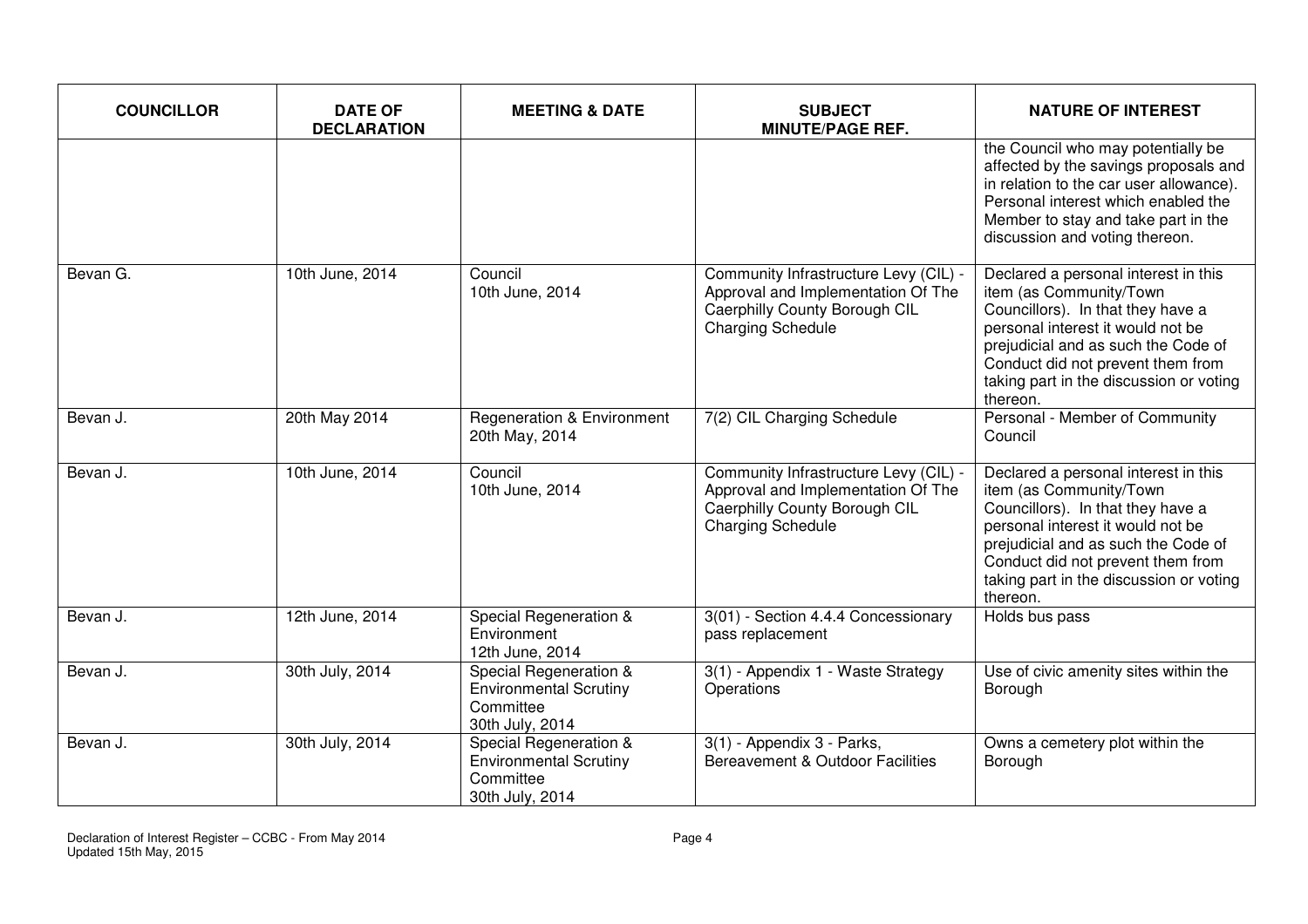| <b>COUNCILLOR</b> | <b>DATE OF</b><br><b>DECLARATION</b> | <b>MEETING &amp; DATE</b>                                                                          | <b>SUBJECT</b><br><b>MINUTE/PAGE REF.</b>                                             | <b>NATURE OF INTEREST</b>                                                                                          |
|-------------------|--------------------------------------|----------------------------------------------------------------------------------------------------|---------------------------------------------------------------------------------------|--------------------------------------------------------------------------------------------------------------------|
| Bevan J.          | 30th July, 2014                      | Special Regeneration &<br><b>Environmental Scrutiny</b><br>Committee<br>30th July, 2014            | $3(1)$ - All items                                                                    | As a Community Councillor                                                                                          |
| Bevan J.          | 16th September, 2014                 | <b>Regeneration and Scrutiny</b><br>Committee<br>16th September, 2014                              | 14 - MTFP - Maintenance of<br><b>Community Schemes Funding</b>                        | <b>Community Councillor</b>                                                                                        |
| Bevan J.          | 23rd April, 2015                     | <b>Licensing Sub-Committee</b><br>23rd April, 2015                                                 | 1.1(a) Mr. G. Edwards                                                                 | Personal & Prejudicial - knew the<br>applicant's friend in attendance - the<br>friend agreed to leave meeting room |
| Bevan P.J.        | 19th June, 2014                      | <b>Education for Life (Special)</b><br>19th June, 2014                                             | 3(2) - Music Services (MTFP)<br>3(4) - Education Transport (MTFP)                     | School Governor - (as no decision<br>was being made - there was no<br>requirement to leave meeting)                |
| <b>Binding L</b>  | 7th October, 2014                    | Council<br>7th October, 2014                                                                       | 7 - CCBC LDP (1st review) up to<br>2013                                               | Personal - lives adjacent to a housing<br>development                                                              |
| Binding L.        | 18th November, 2014                  | Council<br>18th November, 2014                                                                     | (8) WG invitation to Local Authorities<br>to submit proposals for voluntary<br>merger | Works for RCT Council - left during<br>consideration of item                                                       |
| Binding L.        | 20th January, 2015                   | Policy & Resources Scrutiny<br>Committee<br>20th January, 2015                                     | 12 - Update on the development of a<br>model for increasing affordable<br>housing     | Personal - lives adjacent to a site<br>referenced in the report                                                    |
| Blackman A.       | 20th May 2014                        | <b>Regeneration &amp; Environment</b><br>20th May, 2014                                            | 7(2) CIL Charging Schedule                                                            | Personal - Member of Community<br>Council                                                                          |
| Blackman A.       | 30th July, 2014                      | Special Regeneration &<br><b>Environmental Scrutiny</b><br>Committee<br>30th July, 2014            | 3(1) - Appendix 3 - Parks,<br>Bereavements & Outdoor Facilities                       | Owns a cemetery plot within the<br>Borough                                                                         |
| Blackman A.       | 30th July, 2014                      | <b>Special Regeneration &amp;</b><br><b>Environmental Scrutiny</b><br>Committee<br>30th July, 2014 | $3(1)$ - All items                                                                    | As a Community Councillor                                                                                          |
| Blackman A.       | 16th September, 2014                 | <b>Regeneration and Scrutiny</b><br>Committee<br>16th September, 2014                              | 14 - MTFP - Maintenance of<br><b>Community Schemes Funding</b>                        | <b>Community Councillor</b>                                                                                        |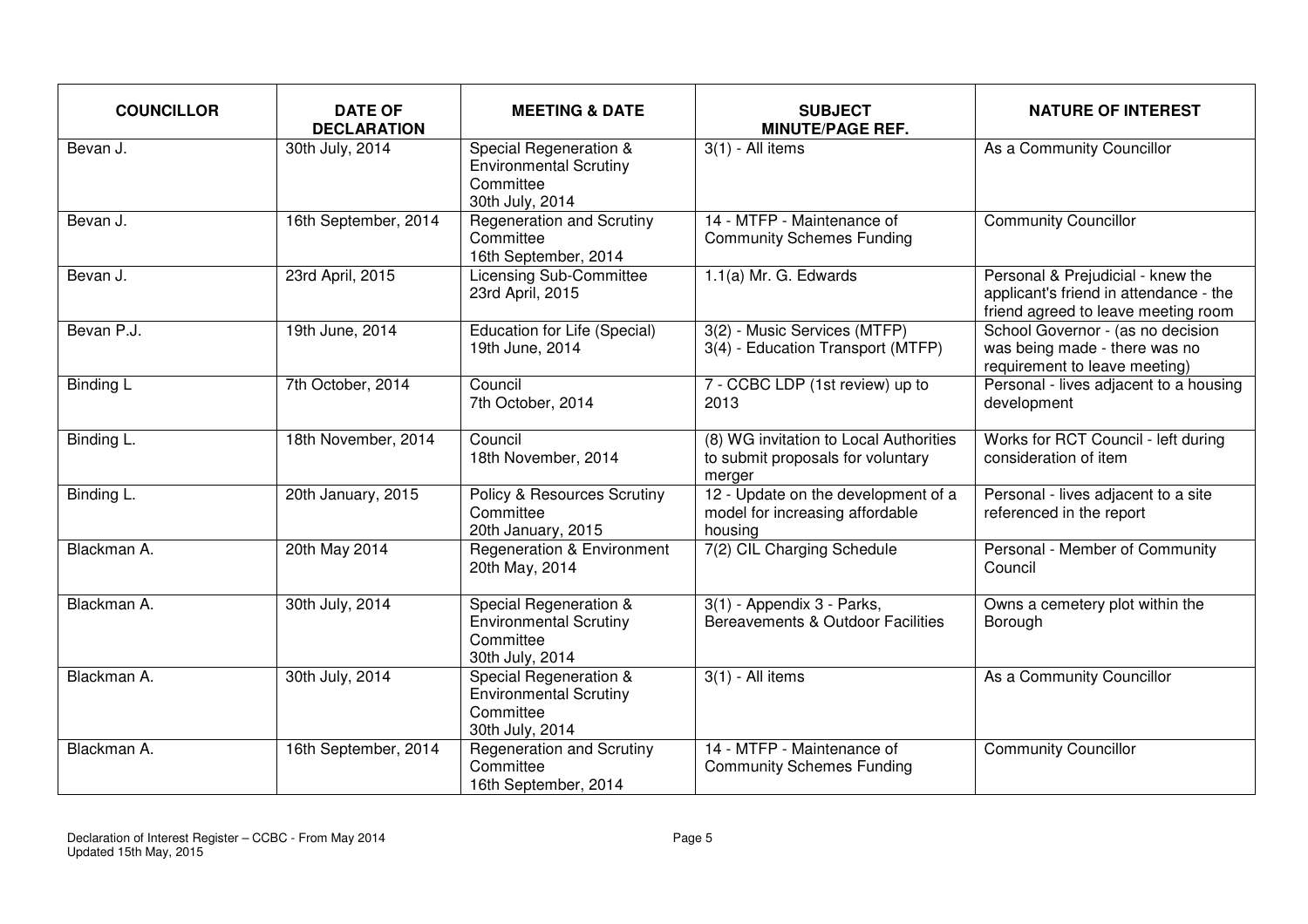| <b>COUNCILLOR</b> | <b>DATE OF</b><br><b>DECLARATION</b> | <b>MEETING &amp; DATE</b>                          | <b>SUBJECT</b><br><b>MINUTE/PAGE REF.</b>                                                                                                | <b>NATURE OF INTEREST</b>                                                                                                                                                                                                                                                                                                                            |
|-------------------|--------------------------------------|----------------------------------------------------|------------------------------------------------------------------------------------------------------------------------------------------|------------------------------------------------------------------------------------------------------------------------------------------------------------------------------------------------------------------------------------------------------------------------------------------------------------------------------------------------------|
| Blackman A.       | 18th September, 2014                 | Special Education for Life<br>18th September, 2014 | 4 - Caerphilly Adult Community<br>Learning MTFP                                                                                          | Relative works in Bargoed Institute                                                                                                                                                                                                                                                                                                                  |
| Blackman A.       | 24th September, 2014                 | <b>Planning Site Visit</b><br>24th September, 2014 | 3 - CCBC Community Centre Service<br>MTFP - 20th May, 2017                                                                               | Treasurer - Nelson Community<br>Centre                                                                                                                                                                                                                                                                                                               |
| Blackman A.       | 25th February, 2015                  | <b>Special Council</b><br>25th February, 2015      | Item no. 4 - Budget proposals<br>2015/16 and medium term financial<br>strategy 2015/2016                                                 | Declared an interest as it relates to<br>the budget (as having family<br>members and relatives employed by<br>the Council who may potentially be<br>affected by the savings proposals and<br>in relation to the car user allowance).<br>Personal interest which enabled the<br>Member to stay and take part in the<br>discussion and voting thereon. |
| Blackman A.       | 25th March, 2015                     | Grants to the Voluntary Sector<br>25th March, 2015 | Appendix 2 - General criteria awards<br>14/GC083 - 2nd Nelson Brownies                                                                   | Personal interest. A member of the<br>2nd Nelson Brownies is known to her.                                                                                                                                                                                                                                                                           |
| Blackman A.       | 21st April, 2015                     | Council<br>21st April, 2015                        | 8 - Independent Remuneration Panel<br>for Wales Annual Report 2015/16                                                                    | Personal interest in relation to<br>paragraph 12.3                                                                                                                                                                                                                                                                                                   |
| Blackman A.       | 21st April, 2015                     | Council<br>21st April, 2015                        | 9 WG White Paper Reforming Local<br>Government Power to Local People                                                                     | Personal and prejudicial interest -<br>making own representation to WG -<br>left during consideration of item                                                                                                                                                                                                                                        |
| Bolter D.         | 10th June, 2014                      | Council<br>10th June, 2014                         | Community Infrastructure Levy (CIL) -<br>Approval and Implementation Of The<br>Caerphilly County Borough CIL<br><b>Charging Schedule</b> | Declared a personal interest in this<br>item (as Community/Town<br>Councillors). In that they have a<br>personal interest it would not be<br>prejudicial and as such the Code of<br>Conduct did not prevent them from<br>taking part in the discussion or voting<br>thereon.                                                                         |
| Carter D.G.       | 11th February, 2015                  | <b>Planning Committee</b><br>11th February, 2014   | 14/0818/Full - Former Bargoed Fire<br>Station, Gilfach                                                                                   | On same school Governor Board as<br>objector to the application.                                                                                                                                                                                                                                                                                     |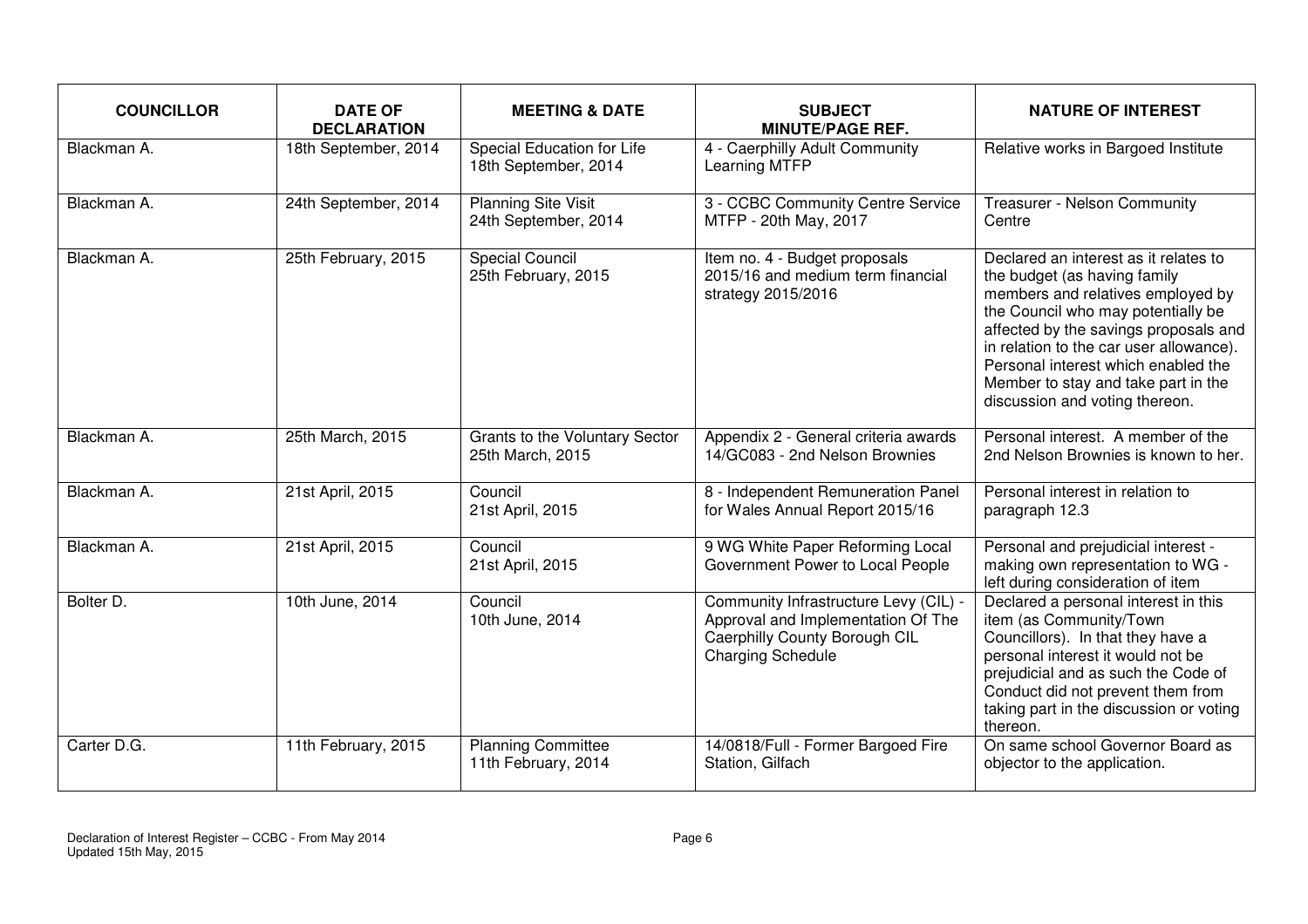| <b>COUNCILLOR</b> | <b>DATE OF</b><br><b>DECLARATION</b> | <b>MEETING &amp; DATE</b>                          | <b>SUBJECT</b><br><b>MINUTE/PAGE REF.</b>                                                                                                | <b>NATURE OF INTEREST</b>                                                                                                                                                                                                                                                    |
|-------------------|--------------------------------------|----------------------------------------------------|------------------------------------------------------------------------------------------------------------------------------------------|------------------------------------------------------------------------------------------------------------------------------------------------------------------------------------------------------------------------------------------------------------------------------|
| Carter D.G.       | 25th February, 2015                  | <b>Planning Site Visits</b><br>25th February, 2015 | 14/0818/Full - Former Bargoed Fire<br>Station, Gilfach                                                                                   | On the same school Governing Body<br>as two of the main objectors                                                                                                                                                                                                            |
| Carter D.G.       | 11th March, 2015                     | <b>Planning Committee</b><br>11th March, 2015      | 14/0818/Full                                                                                                                             | On the same school Governing Body<br>as two of the main objectors                                                                                                                                                                                                            |
| Cook P.           | 10th June, 2014                      | Council<br>10th June, 2014                         | Community Infrastructure Levy (CIL) -<br>Approval and Implementation Of The<br>Caerphilly County Borough CIL<br><b>Charging Schedule</b> | Declared a personal interest in this<br>item (as Community/Town<br>Councillors). In that they have a<br>personal interest it would not be<br>prejudicial and as such the Code of<br>Conduct did not prevent them from<br>taking part in the discussion or voting<br>thereon. |
| Cook P.           | 21st October, 2014                   | <b>HSC&amp;WB</b><br>21st October, 2014            | 10 - Telecare Service                                                                                                                    | Husband receives the service                                                                                                                                                                                                                                                 |
| David H.W.        | 10th June, 2014                      | Council<br>10th June, 2014                         | Community Infrastructure Levy (CIL) -<br>Approval and Implementation Of The<br>Caerphilly County Borough CIL<br><b>Charging Schedule</b> | Declared a personal interest in this<br>item (as Community/Town<br>Councillors). In that they have a<br>personal interest it would not be<br>prejudicial and as such the Code of<br>Conduct did not prevent them from<br>taking part in the discussion or voting<br>thereon. |
| David W.          | 10th June, 2014                      | Council<br>10th June, 2014                         | Community Infrastructure Levy (CIL) -<br>Approval and Implementation Of The<br>Caerphilly County Borough CIL<br><b>Charging Schedule</b> | Declared a personal interest in this<br>item (as Community/Town<br>Councillors). In that they have a<br>personal interest it would not be<br>prejudicial and as such the Code of<br>Conduct did not prevent them from<br>taking part in the discussion or voting<br>thereon. |
| David W.          | 19th June, 2014                      | Education for Life (Special)<br>19th June, 2014    | 3(2) - Music Services (MTFP)<br>3(4) - Education Transport (MTFP)                                                                        | School Governor - (as no decision<br>was being made - there was no<br>requirement to leave meeting)                                                                                                                                                                          |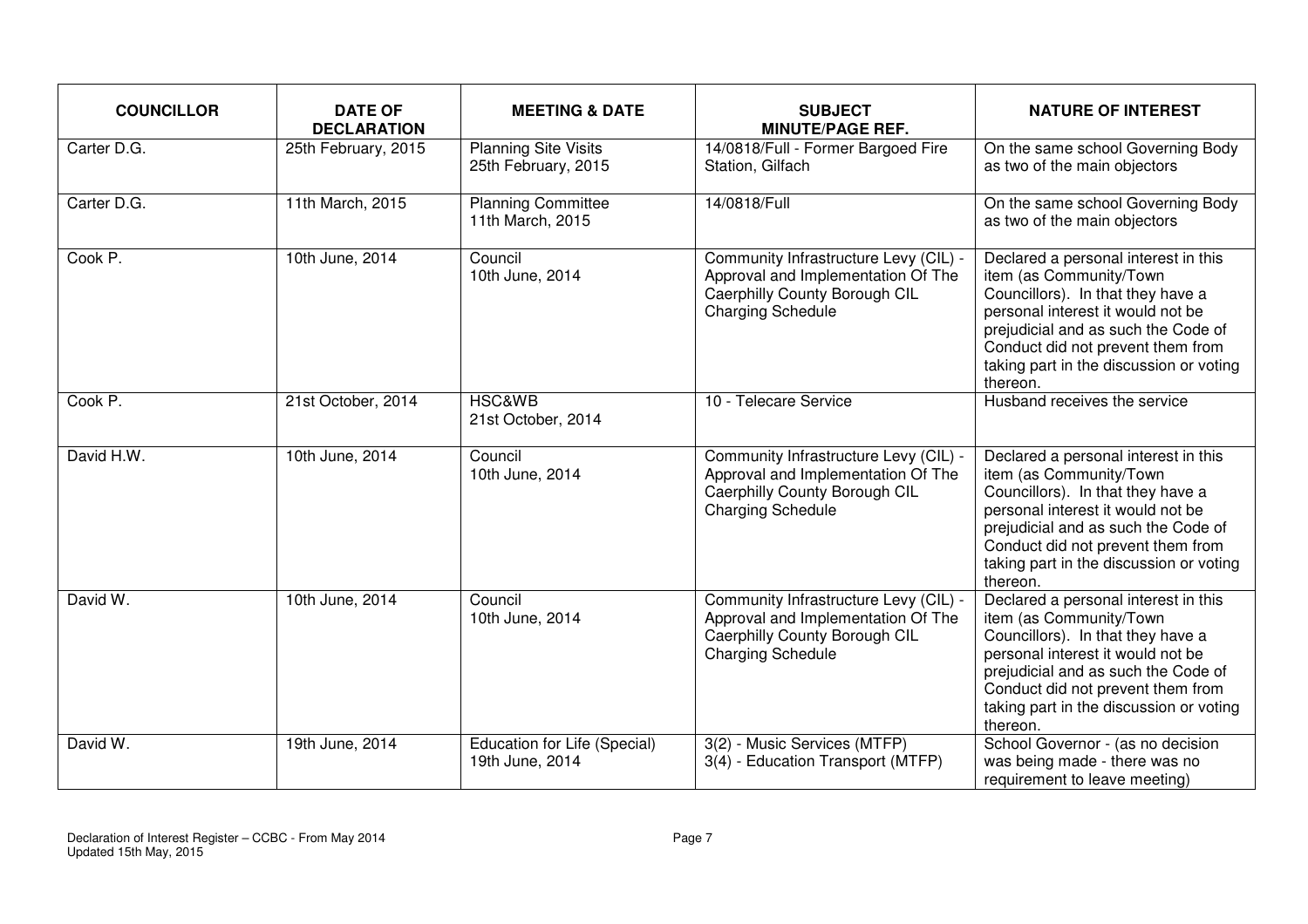| <b>COUNCILLOR</b>                    | <b>DATE OF</b><br><b>DECLARATION</b> | <b>MEETING &amp; DATE</b>                                                               | <b>SUBJECT</b><br><b>MINUTE/PAGE REF.</b>                                                                                                                                                                                          | <b>NATURE OF INTEREST</b>                                                                                                                                                                                                                                                    |
|--------------------------------------|--------------------------------------|-----------------------------------------------------------------------------------------|------------------------------------------------------------------------------------------------------------------------------------------------------------------------------------------------------------------------------------|------------------------------------------------------------------------------------------------------------------------------------------------------------------------------------------------------------------------------------------------------------------------------|
| David W.                             | 1st July, 2014                       | Pensions/Compensation<br>Committee<br>1st July, 2014                                    | 3(1) - Application for early retirement<br>in schools                                                                                                                                                                              | One of the applicants (AS) is known<br>to him.                                                                                                                                                                                                                               |
| David W.                             | 18th September, 2014                 | Special Education for Life<br>18th September, 2014                                      | 3 - CCBC Community Centre Service<br>MTFP 2014/17                                                                                                                                                                                  | Tiryberth, Penybryn & Cascade<br><b>Community Centre Committee</b>                                                                                                                                                                                                           |
| David W.                             | 9th March, 2015                      | Caerphilly SACRE -<br>9th March, 2015                                                   | 5 - Membership Update 2014/2015 &<br>humanist request for co-option                                                                                                                                                                | Personal interest - gentleman in<br>report known to Councillor David -<br>remained in room                                                                                                                                                                                   |
| David W.                             | 11th March, 2015                     | 11th March, 2015                                                                        | 14/0814/LA                                                                                                                                                                                                                         | Chair of 21st Century Schools<br>Working Party and Education for Life<br>Scrutiny which made<br>recommendation for the proposed site                                                                                                                                         |
| Davies C.<br>(tenant representative) | 22nd May, 2014                       | <b>Caerphilly Homes Task Group</b><br>22nd May, 2014                                    | All agenda items<br>4(1) WHQS Internal Works<br>4(2) WHQS External Works<br>5(1) Rowan Place, Rhymney<br>6(1) Community Improvement Fund<br>6(2) Tenancy Review Panel<br>7(1) Progress Report On Common<br><b>Housing Register</b> | Council tenant, personal but not<br>prejudicial                                                                                                                                                                                                                              |
| Davies D.T.                          | 20th May 2014                        | <b>Regeneration &amp; Environment</b><br>20th May, 2014                                 | 7(2) CIL Charging Schedule                                                                                                                                                                                                         | Personal - Member of Community<br>Council                                                                                                                                                                                                                                    |
| Davies D.T.                          | 10th June, 2014                      | Council<br>10th June, 2014                                                              | Community Infrastructure Levy (CIL) -<br>Approval and Implementation Of The<br>Caerphilly County Borough CIL<br><b>Charging Schedule</b>                                                                                           | Declared a personal interest in this<br>item (as Community/Town<br>Councillors). In that they have a<br>personal interest it would not be<br>prejudicial and as such the Code of<br>Conduct did not prevent them from<br>taking part in the discussion or voting<br>thereon. |
| Davies D.T.                          | 30th July, 2014                      | Special Regeneration &<br><b>Environmental Scrutiny</b><br>Committee<br>30th July, 2014 | 3(1) - Appendix 2 - Sport and Leisure                                                                                                                                                                                              | Use of leisure facilities/centres within<br>the Borough                                                                                                                                                                                                                      |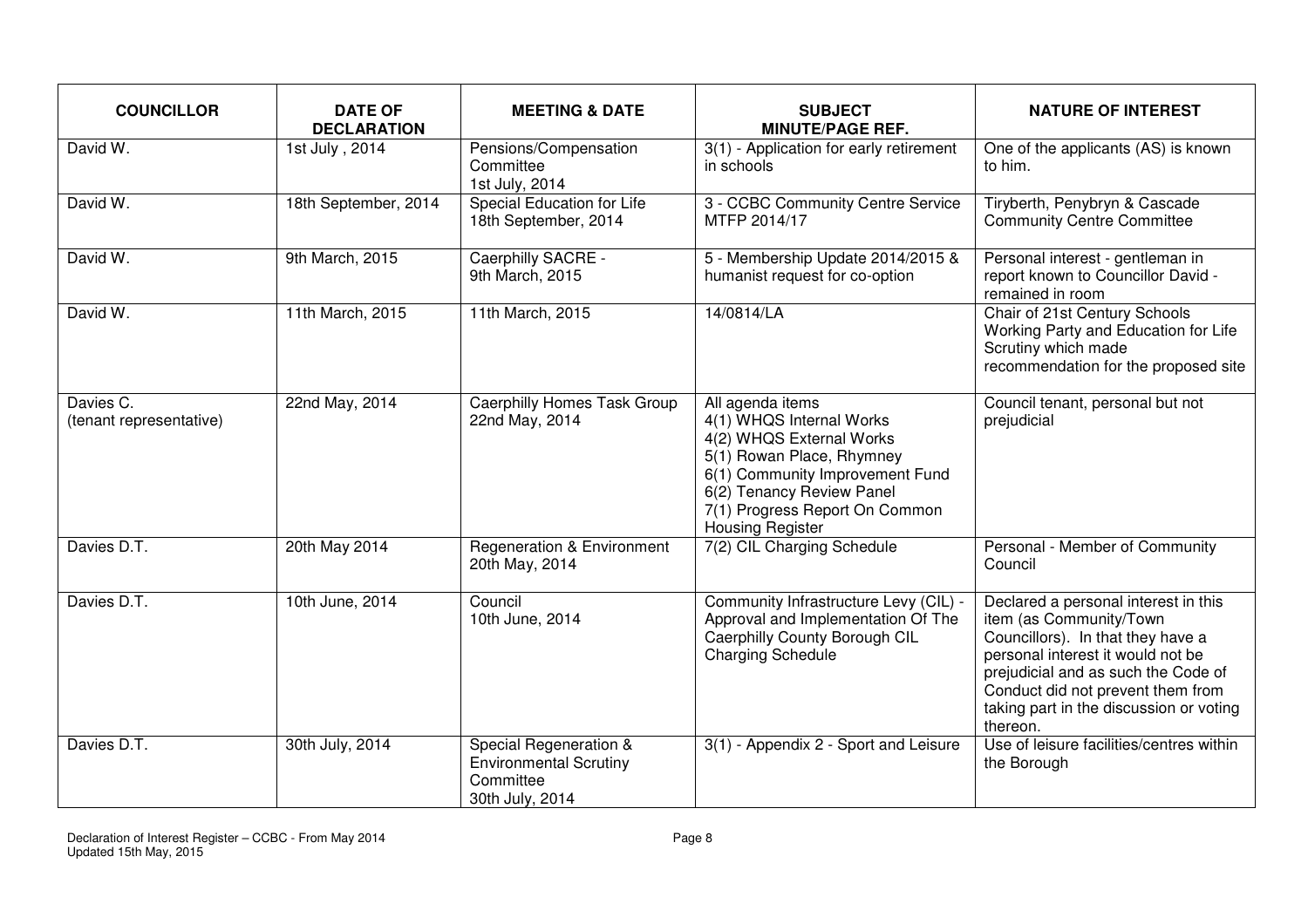| <b>COUNCILLOR</b> | <b>DATE OF</b><br><b>DECLARATION</b> | <b>MEETING &amp; DATE</b>                                                                 | <b>SUBJECT</b><br><b>MINUTE/PAGE REF.</b>                                                | <b>NATURE OF INTEREST</b>                                                                                                                                                                                                                                                                                                                            |
|-------------------|--------------------------------------|-------------------------------------------------------------------------------------------|------------------------------------------------------------------------------------------|------------------------------------------------------------------------------------------------------------------------------------------------------------------------------------------------------------------------------------------------------------------------------------------------------------------------------------------------------|
| Davies D.T.       | 30th July, 2014                      | Special Regeneration &<br><b>Environmental Scrutiny</b><br>Committee<br>30th July, 2014   | 3(1) - Appendix 3 - Parks,<br>Bereavements & Outdoor Facilities                          | Owns a cemetery plot within the<br>Borough                                                                                                                                                                                                                                                                                                           |
| Davies D.T.       | 30th July, 2014                      | Special Regeneration &<br><b>Environmental Scrutiny</b><br>Committee<br>30th July, 2014   | $3(1)$ - All items                                                                       | As a Community Councillor                                                                                                                                                                                                                                                                                                                            |
| Davies D.T.       | 30th July, 2014                      | Special Regeneration &<br><b>Environmental Scrutiny</b><br>Committee<br>30th July, 2014   | 3(1) - Appendix 1, Bowls Clubs                                                           | President of Bargoed Bowls Club                                                                                                                                                                                                                                                                                                                      |
| Davies D.T.       | 16th September, 2014                 | <b>Regeneration and Scrutiny</b><br>Committee<br>16th September, 2014                     | 14 - MTFP - Maintenance of<br><b>Community Schemes Funding</b>                           | <b>Community Councillor</b>                                                                                                                                                                                                                                                                                                                          |
| Davies D.T.       | 1st October, 2014                    | Special Regeneration &<br><b>Environmental Scrutiny</b><br>Committee<br>1st October, 2014 | 3 - MTFP savings from Regeneration<br>& Planning Services - items for<br>consideration   | Private landlord                                                                                                                                                                                                                                                                                                                                     |
| Davies D.T.       | 1st December, 2014                   | Special Regeneration &<br><b>Environment Scrutiny</b><br>Committee<br>1st December, 2014  | Agenda item 3 - App 3 Bargoed Ice<br><b>Rink</b>                                         | Town Councillor for Bargoed                                                                                                                                                                                                                                                                                                                          |
| Davies D.T.       | 25th February, 2015                  | <b>Special Council</b><br>25th February, 2015                                             | Item no. 4 - Budget proposals<br>2015/16 and medium term financial<br>strategy 2015/2016 | Declared an interest as it relates to<br>the budget (as having family<br>members and relatives employed by<br>the Council who may potentially be<br>affected by the savings proposals and<br>in relation to the car user allowance).<br>Personal interest which enabled the<br>Member to stay and take part in the<br>discussion and voting thereon. |
| Davies D.T.       | 11th March, 2015                     | <b>Planning Committee</b><br>11th March, 2015                                             | 14/0818/Full                                                                             | Chairman of the SWFRS - which own<br>the land that will be sold to the<br>applicant subject to planning<br>permission                                                                                                                                                                                                                                |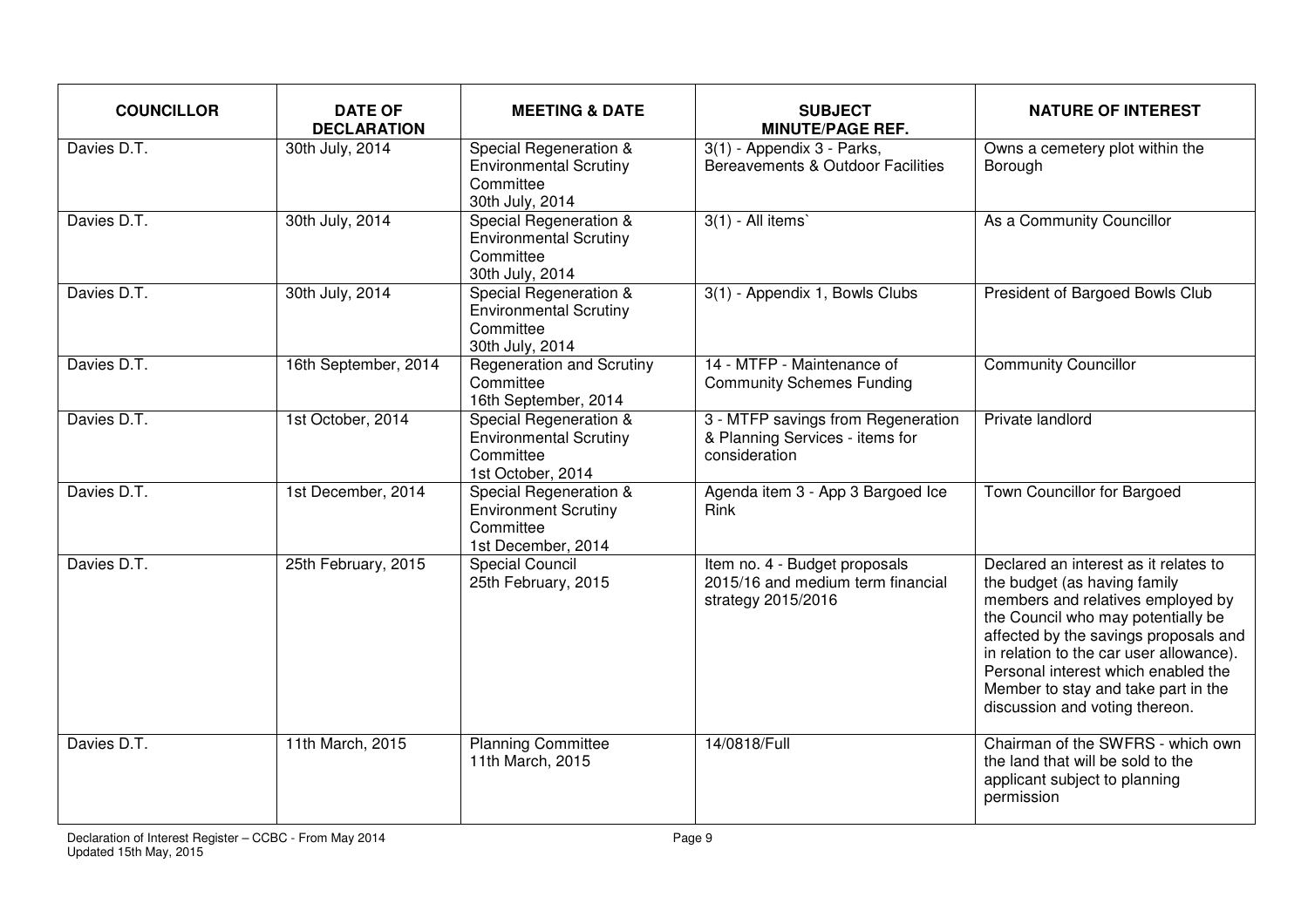| <b>COUNCILLOR</b> | <b>DATE OF</b><br><b>DECLARATION</b> | <b>MEETING &amp; DATE</b>                                                                 | <b>SUBJECT</b><br><b>MINUTE/PAGE REF.</b>                                                                                                | <b>NATURE OF INTEREST</b>                                                                                                                                                                                                                                                    |
|-------------------|--------------------------------------|-------------------------------------------------------------------------------------------|------------------------------------------------------------------------------------------------------------------------------------------|------------------------------------------------------------------------------------------------------------------------------------------------------------------------------------------------------------------------------------------------------------------------------|
| Davies H.         | 18th September, 2014                 | Special Education for Life<br>18th September, 2014                                        | 8 - CCBC Community Centre MTFP                                                                                                           | Penyrheol, Trecenydd & Energlyn<br><b>Community Centre Management</b><br>Committee                                                                                                                                                                                           |
| Davies H.R.       | 19th June, 2014                      | Education for Life (Special)<br>19th June, 2014                                           | 3(2) - Music Services (MTFP)<br>3(4) - Education Transport (MTFP)                                                                        | School Governor - (as no decision<br>was being made - there was no<br>requirement to leave meeting)                                                                                                                                                                          |
| Davies R.T.       | 20th May 2014                        | <b>Regeneration &amp; Environment</b><br>20th May, 2014                                   | 7(2) CIL Charging Schedule                                                                                                               | Personal - Member of Community<br>Council                                                                                                                                                                                                                                    |
| Davies R.T.       | 10th June, 2014                      | Council<br>10th June, 2014                                                                | Community Infrastructure Levy (CIL) -<br>Approval and Implementation Of The<br>Caerphilly County Borough CIL<br><b>Charging Schedule</b> | Declared a personal interest in this<br>item (as Community/Town<br>Councillors). In that they have a<br>personal interest it would not be<br>prejudicial and as such the Code of<br>Conduct did not prevent them from<br>taking part in the discussion or voting<br>thereon. |
| Davies R.T.       | 12th June, 2014                      | Special Regeneration &<br>Environment<br>12th June, 2014                                  | 3(01) - Section 4.4.4 Concessionary<br>pass replacement                                                                                  | Holds bus pass                                                                                                                                                                                                                                                               |
| Davies R.T.       | 30th July, 2014                      | Special Regeneration &<br><b>Environmental Scrutiny</b><br>Committee<br>30th July, 2014   | $3(1)$ - All items                                                                                                                       | As a Community Councillor                                                                                                                                                                                                                                                    |
| Davies R.T.       | 16th September, 2014                 | <b>Regeneration and Scrutiny</b><br>Committee<br>16th September, 2014                     | 14 - MTFP - Maintenance of<br><b>Community Schemes Funding</b>                                                                           | <b>Community Councillor</b>                                                                                                                                                                                                                                                  |
| Davies R.T.       | 1st October, 2014                    | Special Regeneration &<br><b>Environmental Scrutiny</b><br>Committee<br>1st October, 2014 | 3 - MTFP savings from Regeneration<br>& Planning Services - items for<br>consideration                                                   | <b>Community Councillor</b>                                                                                                                                                                                                                                                  |
| Davies T.D.       | 25th February, 2015                  | <b>Planning Site Visits</b><br>25th February, 2015                                        | 14/0818/Full - Former Bargoed Fire<br>Station, Gilfach                                                                                   | Chairman of the SWFRS - SWFRS<br>own land which will be sold subject to<br>planning permission                                                                                                                                                                               |
| Durahm C.         | 18th September, 2014                 | Special Education for Life<br>18th September, 2014                                        | 4 - Caerphilly Adult Community<br>Learning MTFP<br>5 - Caerphilly Youth Service MTFP                                                     | Member of Lower Sirhowy Valley<br>Partnerships                                                                                                                                                                                                                               |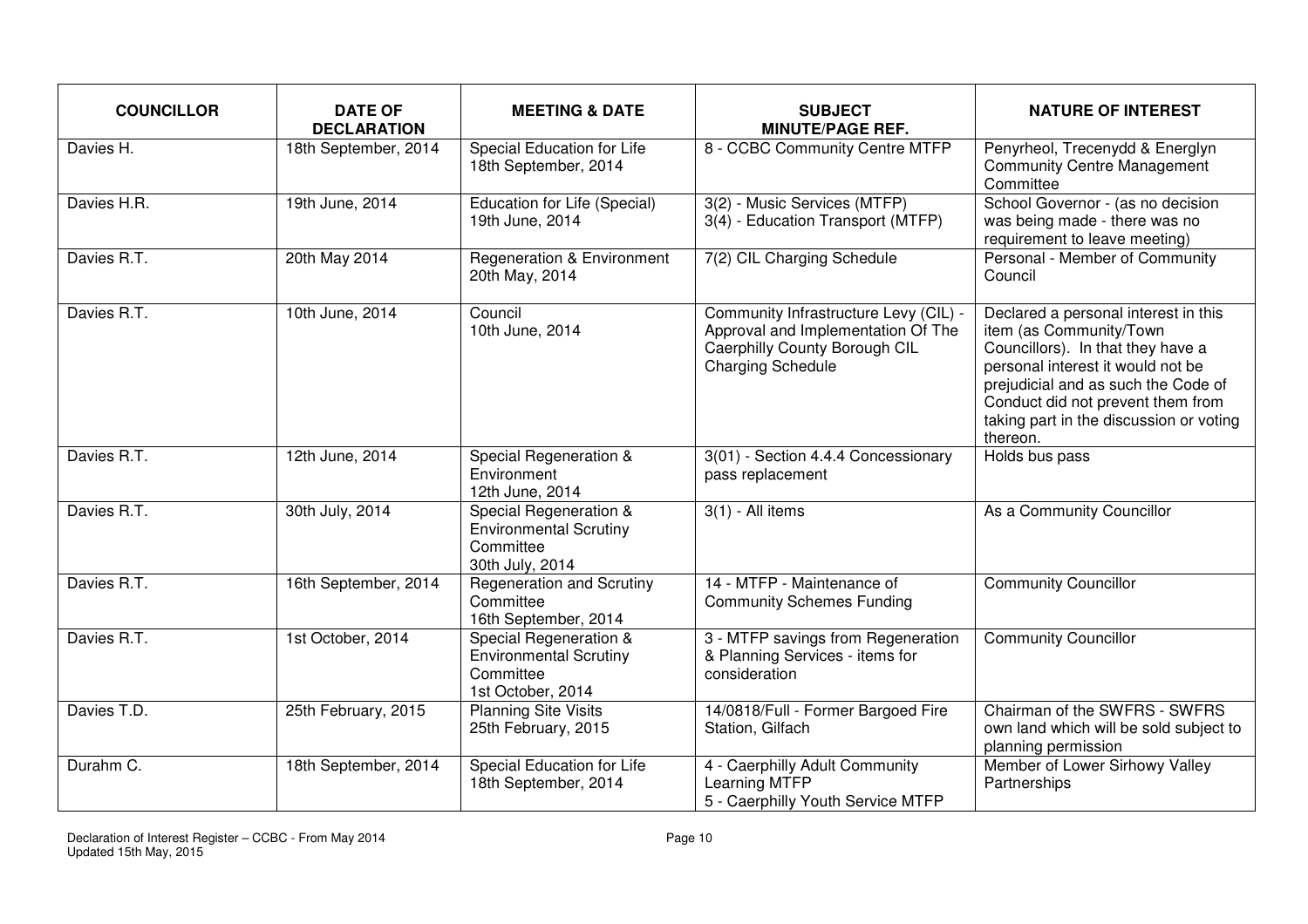| <b>COUNCILLOR</b> | <b>DATE OF</b><br><b>DECLARATION</b> | <b>MEETING &amp; DATE</b>                                                                 | <b>SUBJECT</b><br><b>MINUTE/PAGE REF.</b>                                                                                                | <b>NATURE OF INTEREST</b>                                                                                                                                                                                                                                                    |
|-------------------|--------------------------------------|-------------------------------------------------------------------------------------------|------------------------------------------------------------------------------------------------------------------------------------------|------------------------------------------------------------------------------------------------------------------------------------------------------------------------------------------------------------------------------------------------------------------------------|
| Durham C.         | 18th September, 2014                 | Special Education for Life<br>18th September, 2014                                        | 3 - CCBC Community Centre Service<br>MTFP 2014/17                                                                                        | <b>Cwmfelinfach Community Centre</b><br><b>Management Committee</b>                                                                                                                                                                                                          |
| Elsbury C.        | 12th June, 2014                      | Special Regeneration &<br>Environment<br>12th June, 2014                                  | 3(01) - Appendix 2 16/17 Options for<br>Savings - Festive Lighting                                                                       | Advises company that could pick up<br>contract                                                                                                                                                                                                                               |
| Elsbury C.        | 30th July, 2014                      | Special Regeneration &<br><b>Environmental Scrutiny</b><br>Committee<br>30th July, 2014   | $3(1)$ - All items                                                                                                                       | As a Community Councillor                                                                                                                                                                                                                                                    |
| Elsbury C.        | 16th September, 2014                 | <b>Regeneration and Scrutiny</b><br>Committee<br>16th September, 2014                     | 14 - MTFP - Maintenance of<br><b>Community Schemes Funding</b>                                                                           | <b>Community Councillor</b>                                                                                                                                                                                                                                                  |
| Elsbury C.        | 1st October, 2014                    | Special Regeneration &<br><b>Environmental Scrutiny</b><br>Committee<br>1st October, 2014 | 3 - MTFP savings from Regeneration<br>& Planning Services - items for<br>consideration                                                   | Private landlord                                                                                                                                                                                                                                                             |
| Elsbury C.        | 1st October, 2014                    | Special Regeneration &<br><b>Environmental Scrutiny</b><br>Committee<br>1st October, 2014 | 3 - MTFP savings from Regeneration<br>& Planning Services - items for<br>consideration                                                   | Rural Development Grant - relatives<br>have received money from this to<br>start a business                                                                                                                                                                                  |
| Forehead C.       | 10th June, 2014                      | Council<br>10th June, 2014                                                                | Community Infrastructure Levy (CIL) -<br>Approval and Implementation Of The<br>Caerphilly County Borough CIL<br><b>Charging Schedule</b> | Declared a personal interest in this<br>item (as Community/Town<br>Councillors). In that they have a<br>personal interest it would not be<br>prejudicial and as such the Code of<br>Conduct did not prevent them from<br>taking part in the discussion or voting<br>thereon. |
| Forehead E.       | 10th June, 2014                      | Council<br>10th June, 2014                                                                | Community Infrastructure Levy (CIL) -<br>Approval and Implementation Of The<br>Caerphilly County Borough CIL<br><b>Charging Schedule</b> | Declared a personal interest in this<br>item (as Community/Town<br>Councillors). In that they have a<br>personal interest it would not be<br>prejudicial and as such the Code of<br>Conduct did not prevent them from<br>taking part in the discussion or voting<br>thereon. |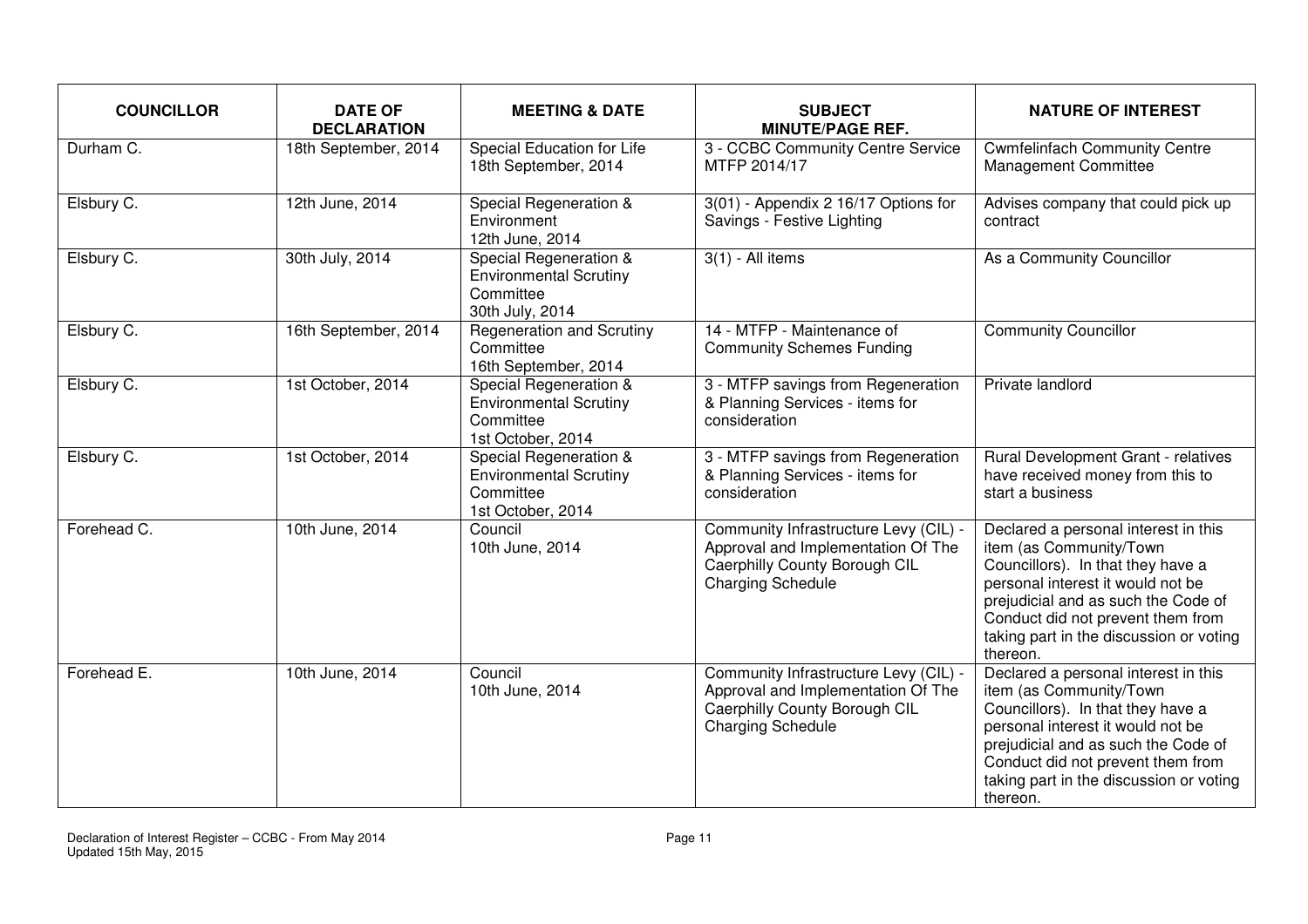| <b>COUNCILLOR</b> | <b>DATE OF</b><br><b>DECLARATION</b> | <b>MEETING &amp; DATE</b>                                              | <b>SUBJECT</b><br><b>MINUTE/PAGE REF.</b>                                                                                                | <b>NATURE OF INTEREST</b>                                                                                                                                                                                                                                                    |
|-------------------|--------------------------------------|------------------------------------------------------------------------|------------------------------------------------------------------------------------------------------------------------------------------|------------------------------------------------------------------------------------------------------------------------------------------------------------------------------------------------------------------------------------------------------------------------------|
| Forehead E.       | 5th August, 2014                     | Policy & Resources Scrutiny<br>Committee<br>5th August, 2014           | 7(2) - 6 Month Progress Update of<br>Improvement Objectives - Caerphilly<br>Passport Programme Update                                    | Personal interest - family member<br>works in the passport scheme                                                                                                                                                                                                            |
| Forehead E.       | 11th November, 2014                  | Policy & Resources<br><b>Scrutiny Committee</b><br>11th November, 2014 | 17 - National Home Improvement<br>Loan Scheme                                                                                            | Intending to participate in scheme -<br>left room during consideration of item                                                                                                                                                                                               |
| Forehead E.       | 18th November, 2014                  | Council<br>18th November, 2014                                         | (8) WG invitation to Local Authorities<br>to submit proposals for voluntary<br>merger                                                    | Works for Blaenau Gwent Council -<br>left room during consideration of item                                                                                                                                                                                                  |
| Forehead E.       | 8th December, 2014                   | Special Policy & Resources<br>Scrutiny<br>8th December, 2014           | (7.6) - Monthly progress update of<br>improvement objectives - Caerphilly<br>Passport Programme Update                                   | Personal interest - family member<br>works in the scheme (left room during<br>consideration)                                                                                                                                                                                 |
| Fussell J.E.      | 10th June, 2014                      | Council<br>10th June, 2014                                             | Community Infrastructure Levy (CIL) -<br>Approval and Implementation Of The<br>Caerphilly County Borough CIL<br><b>Charging Schedule</b> | Declared a personal interest in this<br>item (as Community/Town<br>Councillors). In that they have a<br>personal interest it would not be<br>prejudicial and as such the Code of<br>Conduct did not prevent them from<br>taking part in the discussion or voting<br>thereon. |
| Gale J.           | 10th June, 2014                      | Council<br>10th June, 2014                                             | Community Infrastructure Levy (CIL) -<br>Approval and Implementation Of The<br>Caerphilly County Borough CIL<br><b>Charging Schedule</b> | Declared a personal interest in this<br>item (as Community/Town<br>Councillors). In that they have a<br>personal interest it would not be<br>prejudicial and as such the Code of<br>Conduct did not prevent them from<br>taking part in the discussion or voting<br>thereon. |
| Gale J.           | 9th July, 2014                       | <b>Planning Committee</b><br>9th July, 2014                            | 14/0347/NCC                                                                                                                              | Daughter-in-law works for the<br>applicant.                                                                                                                                                                                                                                  |
| Gardiner L.       | 10th June, 2014                      | Council<br>10th June, 2014                                             | Community Infrastructure Levy (CIL) -<br>Approval and Implementation Of The<br>Caerphilly County Borough CIL<br><b>Charging Schedule</b> | Declared a personal interest in this<br>item (as Community/Town<br>Councillors). In that they have a<br>personal interest it would not be<br>prejudicial and as such the Code of<br>Conduct did not prevent them from<br>taking part in the discussion or voting             |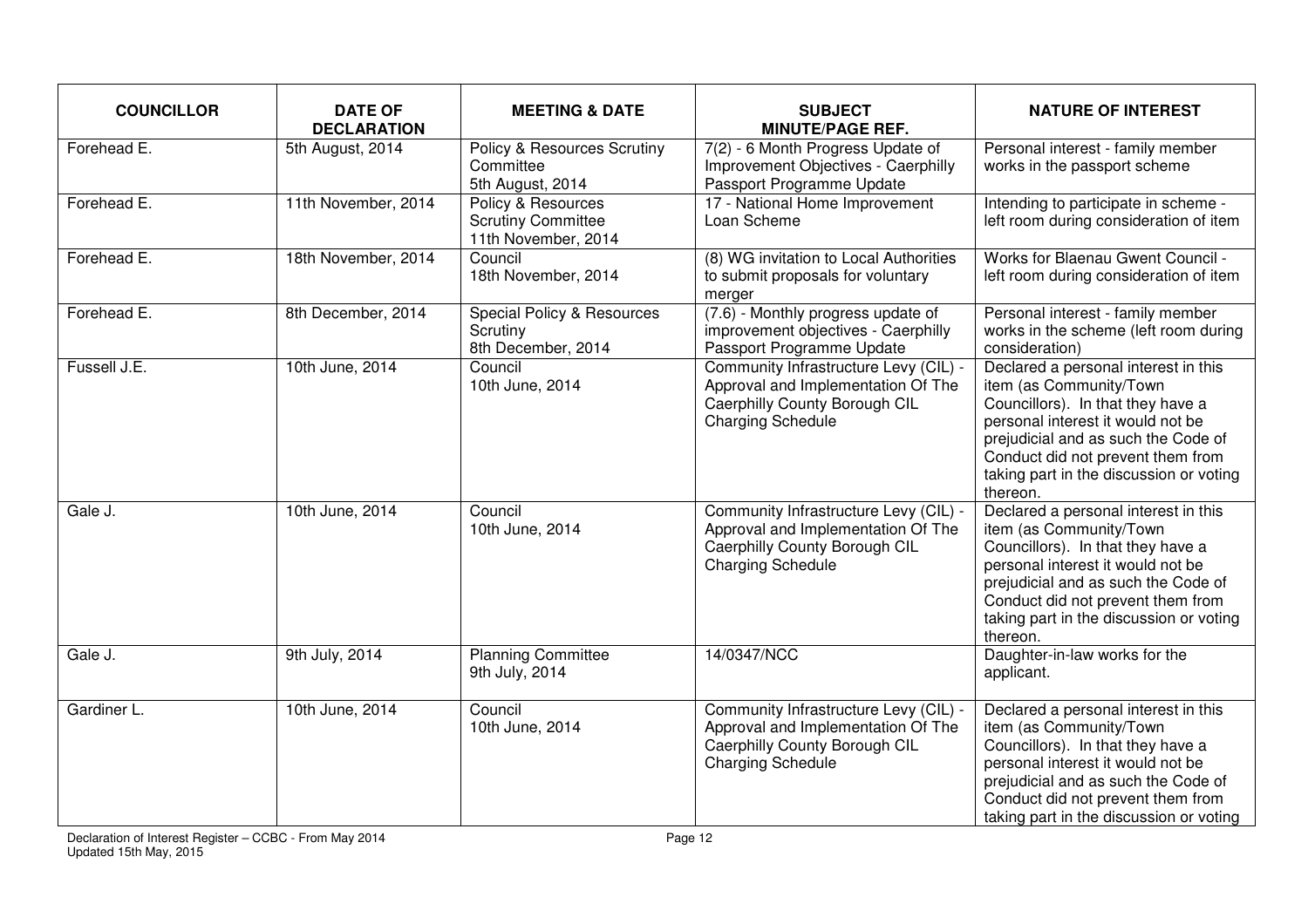| <b>COUNCILLOR</b>                   | <b>DATE OF</b><br><b>DECLARATION</b> | <b>MEETING &amp; DATE</b>                          | <b>SUBJECT</b><br><b>MINUTE/PAGE REF.</b>                                                                                                | <b>NATURE OF INTEREST</b>                                                                                                                                                                                                                                                    |
|-------------------------------------|--------------------------------------|----------------------------------------------------|------------------------------------------------------------------------------------------------------------------------------------------|------------------------------------------------------------------------------------------------------------------------------------------------------------------------------------------------------------------------------------------------------------------------------|
|                                     |                                      |                                                    |                                                                                                                                          | thereon.                                                                                                                                                                                                                                                                     |
| Gardiner L.                         | 6th May, 2015                        | <b>Planning Committee</b><br>6th May, 2015         | 14/0761/Full - Cruglwyn, Off Manmoel<br>Road                                                                                             | Grandfather of the applicant is a close<br>friend.                                                                                                                                                                                                                           |
| George N.                           | 10th June, 2014                      | Council<br>10th June, 2014                         | Community Infrastructure Levy (CIL) -<br>Approval and Implementation Of The<br>Caerphilly County Borough CIL<br><b>Charging Schedule</b> | Declared a personal interest in this<br>item (as Community/Town<br>Councillors). In that they have a<br>personal interest it would not be<br>prejudicial and as such the Code of<br>Conduct did not prevent them from<br>taking part in the discussion or voting<br>thereon. |
| George N.                           | 17th July, 2014                      | Special Housing Social Care &<br><b>Well Being</b> | 3(2) Review of Meals on Wheels                                                                                                           | Father-in-law receives these meals                                                                                                                                                                                                                                           |
| George N.                           | 11th March, 2015                     | <b>Planning Committee</b><br>11th March, 2015      | 14/0814/LA                                                                                                                               | Substitute Member of 21st Century<br>Schools Working Party which made<br>the recommendation for the proposed<br>site                                                                                                                                                         |
| Gordon C.                           | 19th June, 2014                      | Education for Life (Special)<br>19th June, 2014    | 3(2) - Music Services (MTFP)<br>3(4) - Education Transport (MTFP)                                                                        | School Governor - (as no decision<br>was being made - there was no<br>requirement to leave meeting)                                                                                                                                                                          |
| Gordon C.                           | 17th July, 2014                      | Special Housing Social Care &<br><b>Well Being</b> | 3(1) Shopping Services                                                                                                                   | Mother receives this service                                                                                                                                                                                                                                                 |
| Gordon C.                           | 21st October, 2014                   | <b>HSC&amp;WB</b><br>21st October, 2014            | 10 - Telecare Service                                                                                                                    | Relative receives the service (mother)                                                                                                                                                                                                                                       |
| Gordon J.                           | 2nd December, 2014                   | <b>HSCWB</b><br>2nd December, 2014                 | (8) - Shopping Service                                                                                                                   | Close relative used to be in receipt of<br>the service                                                                                                                                                                                                                       |
| Goss A. (Mrs).<br>(co-opted Member) | 18th September, 2014                 | Special Education for Life<br>18th September, 2014 | 3 - CCBC Community Centre MTFP<br>4 - Caerphilly Adult Community<br>Learning MTFP<br>5 - Caerphilly Youth Service MTFP                   | On Management Committee for<br>Connections Community Hub -<br>regular meetings with officers<br>presenting MTFP options                                                                                                                                                      |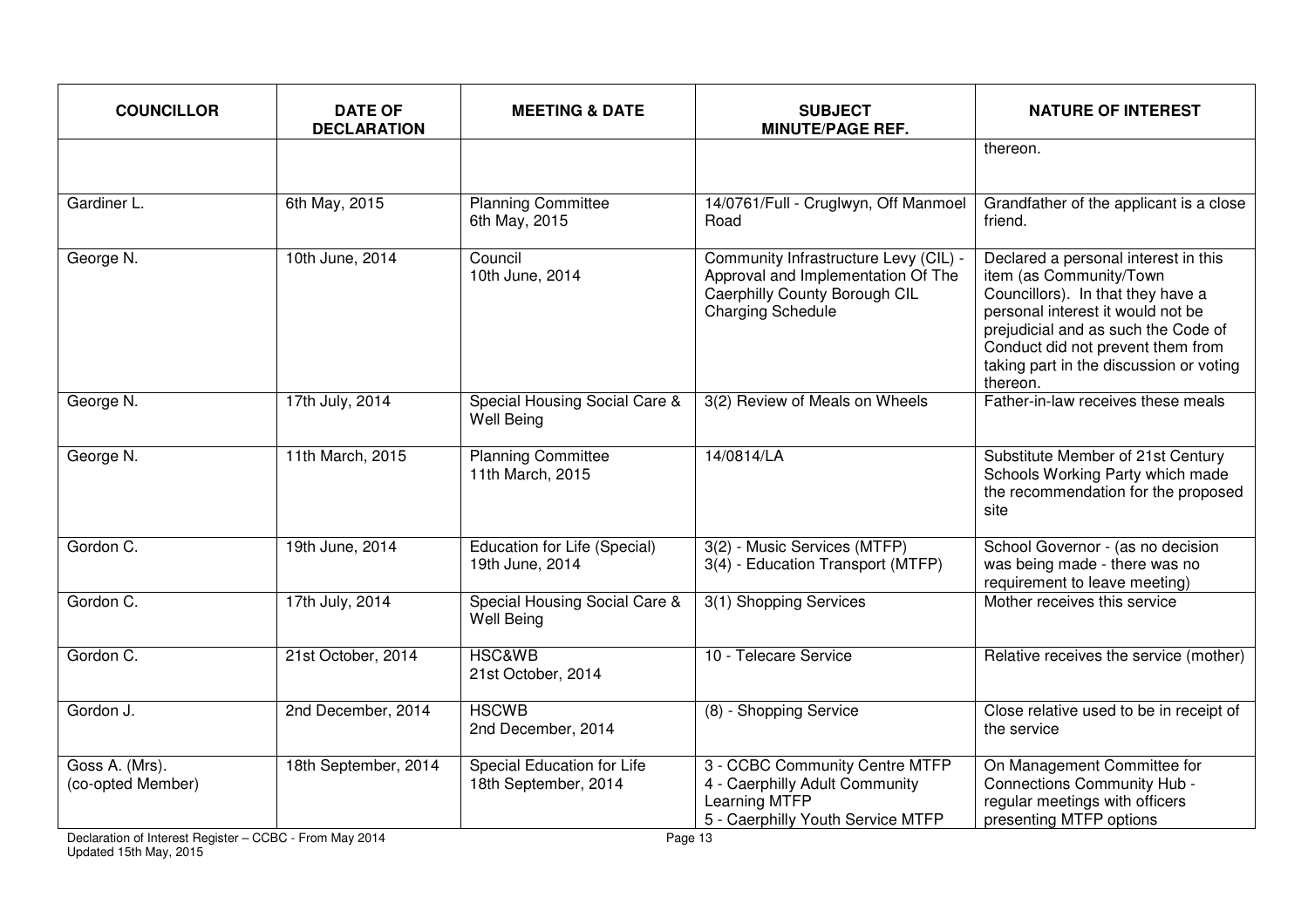| <b>COUNCILLOR</b> | <b>DATE OF</b><br><b>DECLARATION</b> | <b>MEETING &amp; DATE</b>                                                               | <b>SUBJECT</b><br><b>MINUTE/PAGE REF.</b>                                                                                                | <b>NATURE OF INTEREST</b>                                                                                                                                                                                                                                                    |
|-------------------|--------------------------------------|-----------------------------------------------------------------------------------------|------------------------------------------------------------------------------------------------------------------------------------------|------------------------------------------------------------------------------------------------------------------------------------------------------------------------------------------------------------------------------------------------------------------------------|
| Gough R.          | 12th June, 2014                      | Special Regeneration &<br>Environment<br>12th June, 2014                                | 3(01) - Section 4.4.4 Concessionary<br>pass replacement                                                                                  | Holds bus pass                                                                                                                                                                                                                                                               |
| Gough R.          | 30th July, 2014                      | Special Regeneration &<br><b>Environmental Scrutiny</b><br>Committee<br>30th July, 2014 | 3(1) - Appendix 1 - Waste Strategy<br>Operations                                                                                         | Use of civic amenity sites within the<br>Borough                                                                                                                                                                                                                             |
| Gough R.          | 30th July, 2014                      | Special Regeneration &<br><b>Environmental Scrutiny</b><br>Committee<br>30th July, 2014 | 3(1) - Appendix 3 - Parks,<br>Bereavements & Outdoor Facilities                                                                          | Owns a cemetery plot within the<br>Borough                                                                                                                                                                                                                                   |
| Gough R.W.        | 25th March, 2015                     | Grants to the Voluntary Sector<br>25th March, 2015                                      | Appendix 2 - General criteria awards<br>14/GC083 - 2nd Nelson Brownies                                                                   | Personal interest. His daughter is<br>involved in the Brownie Association                                                                                                                                                                                                    |
| Gray D.M.         | 19th June, 2014                      | Education for Life (Special)<br>19th June, 2014                                         | 3(2) - Music Services (MTFP)<br>3(4) - Education Transport (MTFP)                                                                        | School Governor - (as no decision<br>was being made - there was no<br>requirement to leave meeting)                                                                                                                                                                          |
| Hardacre D.       | 26th November, 2014                  | Cabinet<br>26th November, 2014                                                          | (4) Land at Riverside Walk, Deri                                                                                                         | His son lives in close proximity to the<br>site (left the room)                                                                                                                                                                                                              |
| Hardacre D.       | 29th April, 2015                     | Cabinet<br>29th April, 2015                                                             | 4 - EAS Business Plan                                                                                                                    | Director of EAS Board, Newport                                                                                                                                                                                                                                               |
| Hardacre D.T.     | 10th June, 2014                      | Council<br>10th June, 2014                                                              | Community Infrastructure Levy (CIL) -<br>Approval and Implementation Of The<br>Caerphilly County Borough CIL<br><b>Charging Schedule</b> | Declared a personal interest in this<br>item (as Community/Town<br>Councillors). In that they have a<br>personal interest it would not be<br>prejudicial and as such the Code of<br>Conduct did not prevent them from<br>taking part in the discussion or voting<br>thereon. |
| Hardacre D.T.     | 29th October, 2014                   | Cabinet<br>29th October, 2014                                                           | 6 - Draft Savings Proposals 2015/16                                                                                                      | Relative in receipt of daycare services<br>(his wife)                                                                                                                                                                                                                        |
| Hardacre D.T.     | 29th October, 2014                   | Cabinet<br>29th October, 2014                                                           | 8 - New Arrangements for S.E. Wales<br>(EAS)                                                                                             | <b>Chair of Education Achievement</b><br>Service Board                                                                                                                                                                                                                       |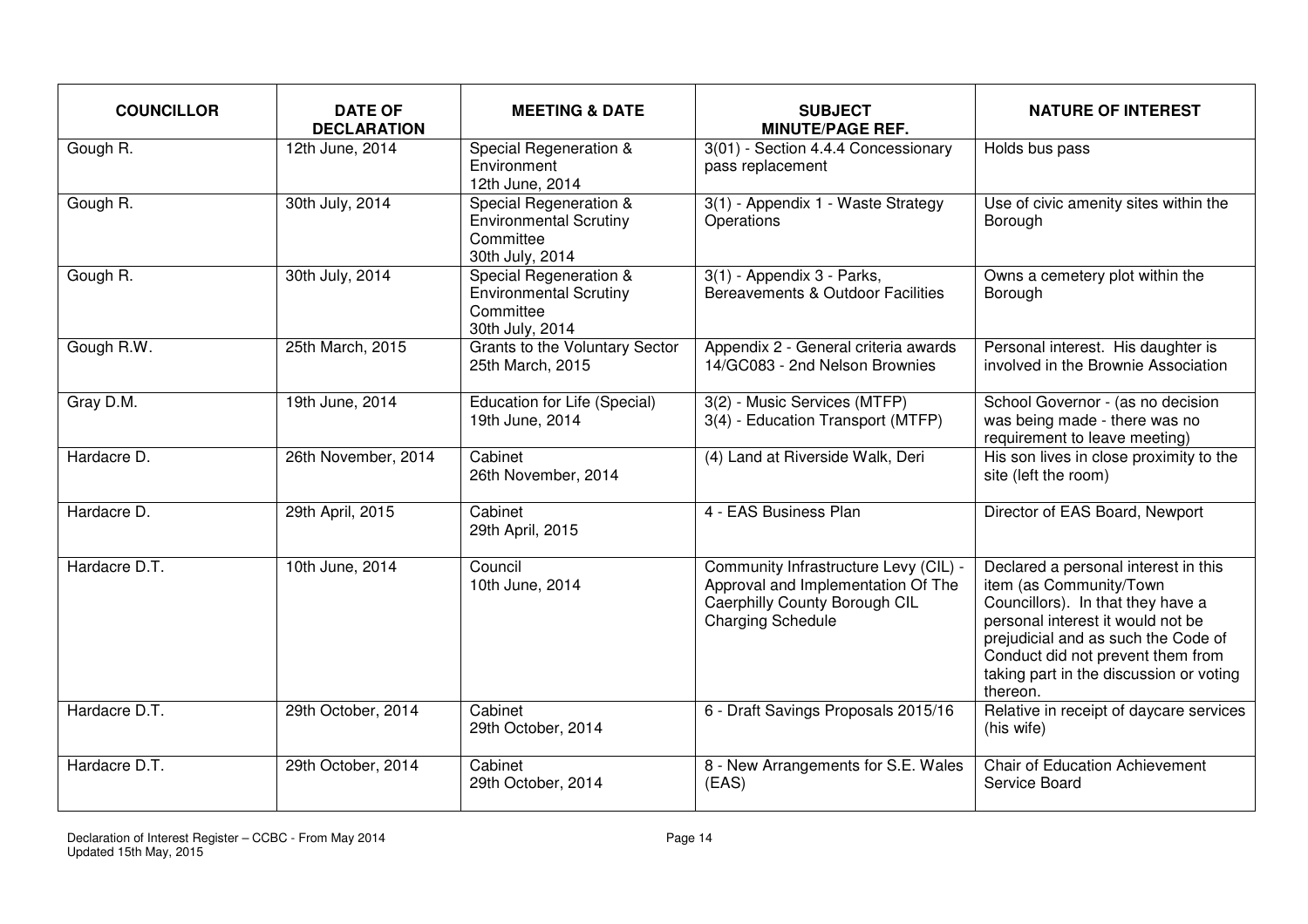| <b>COUNCILLOR</b> | <b>DATE OF</b><br><b>DECLARATION</b> | <b>MEETING &amp; DATE</b>                     | <b>SUBJECT</b><br><b>MINUTE/PAGE REF.</b>                                                                                                                                       | <b>NATURE OF INTEREST</b>                                                                                                                                                                                                                                                                                                                            |
|-------------------|--------------------------------------|-----------------------------------------------|---------------------------------------------------------------------------------------------------------------------------------------------------------------------------------|------------------------------------------------------------------------------------------------------------------------------------------------------------------------------------------------------------------------------------------------------------------------------------------------------------------------------------------------------|
| Hardacre D.T.     | 29th October, 2014                   | Cabinet<br>29th October, 2014                 | 9 - Abertysswg/Pontlottyn Primary:<br><b>Formal Consultation Process</b>                                                                                                        | Governor at Fochriw Primary School                                                                                                                                                                                                                                                                                                                   |
| Hardacre D.T.     | 27th January, 2015                   | Council<br>27th January, 2015                 | 16 - Buyout of car and annual leave<br>allowance                                                                                                                                | Close family member in receipt of<br>compensation                                                                                                                                                                                                                                                                                                    |
| Hardacre D.T.     | 28th January, 2015                   | Corporate JCC<br>28th January, 2015           | 7 - consultations between TU's and<br>management, re: Buy Out of<br><b>Essential Care User and Annual</b><br>Leave Entitlements (Council 27th<br>January, 2015, agenda item 16) | Trade Unions requested that Council<br>report on Essential Care User and<br>Annual leave be discussed.<br>Councillor Hardacre left the meeting<br>during the discussions.                                                                                                                                                                            |
| Hardacre D.T.     | 25th February, 2015                  | <b>Special Council</b><br>25th February, 2015 | Item no. 4 - Budget proposals<br>2015/16 and medium term financial<br>strategy 2015/2016                                                                                        | Declared an interest as it relates to<br>the budget (as having family<br>members and relatives employed by<br>the Council who may potentially be<br>affected by the savings proposals and<br>in relation to the car user allowance).<br>Personal interest which enabled the<br>Member to stay and take part in the<br>discussion and voting thereon. |
| Hardacre D.T.     | 25th February, 2015                  | <b>Special Council</b><br>25th February, 2015 | Item no. 4 - Budget proposals<br>2015/16 and medium term financial<br>strategy 2015/2016                                                                                        | Declared a personal interest (in that<br>his wife receives a Social Services<br>provision). As it was a personal<br>interest, Member allowed to stay and<br>take part in the discussion and voting<br>thereon.                                                                                                                                       |
| Hardacre D.T.     | 25th February, 2015                  | Special Council<br>25th February, 2015        | Item no. 4 - Budget proposals<br>2015/16 and medium term financial<br>strategy 2015/2016                                                                                        | During the course of the debate<br>Councillor D.T. Hardacre declared a<br>personal interest (in that he is a Chair<br>of a Community Partnership.                                                                                                                                                                                                    |
| Havard D.         | 10th June, 2014                      | Council<br>10th June, 2014                    | Community Infrastructure Levy (CIL) -<br>Approval and Implementation Of The<br>Caerphilly County Borough CIL<br><b>Charging Schedule</b>                                        | Declared a personal interest in this<br>item (as Community/Town<br>Councillors). In that they have a<br>personal interest it would not be<br>prejudicial and as such the Code of                                                                                                                                                                     |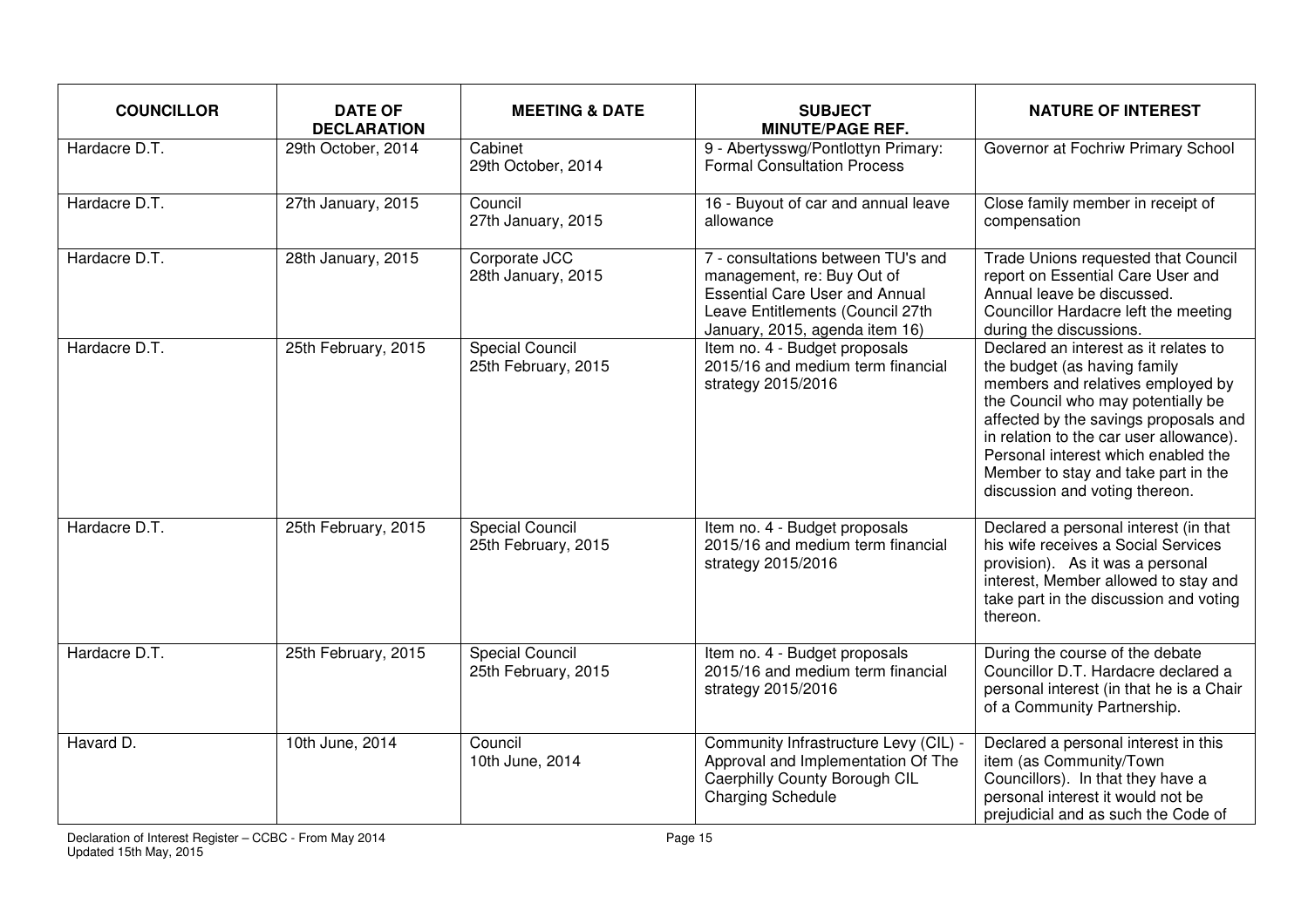| <b>COUNCILLOR</b> | <b>DATE OF</b><br><b>DECLARATION</b> | <b>MEETING &amp; DATE</b>                                       | <b>SUBJECT</b><br><b>MINUTE/PAGE REF.</b>                                                                                                | <b>NATURE OF INTEREST</b>                                                                                                                                                                                                                                                    |
|-------------------|--------------------------------------|-----------------------------------------------------------------|------------------------------------------------------------------------------------------------------------------------------------------|------------------------------------------------------------------------------------------------------------------------------------------------------------------------------------------------------------------------------------------------------------------------------|
|                   |                                      |                                                                 |                                                                                                                                          | Conduct did not prevent them from<br>taking part in the discussion or voting<br>thereon.                                                                                                                                                                                     |
| Havard D.         | 19th June, 2014                      | Education for Life (Special)<br>19th June, 2014                 | 3(2) - Music Services (MTFP)<br>3(4) - Education Transport (MTFP)                                                                        | School Governor - (as no decision<br>was being made - there was no<br>requirement to leave meeting)                                                                                                                                                                          |
| Havard D.         | 18th September, 2014                 | Special Education for Life<br>18th September, 2014              | 3 - CCBC Community Centre Service<br>MTFP 2014/17                                                                                        | <b>Graig Y Rhacca Community Centre</b><br>Management Committee                                                                                                                                                                                                               |
| Havard D.         | 18th September, 2014                 | Special Education for Life<br>18th September, 2014              | 4 - Caerphilly Adult Community<br>Learning MTFP                                                                                          | Community Councillor for BTM - links<br>to Bedwas Workmans Hall                                                                                                                                                                                                              |
| Hawker C.         | 16th July, 2014                      | Grants to the Voluntary Sector<br>Panel<br>16th July, 2014      | 5(2) Revision of Financial Assistance                                                                                                    | Personal interest declared on<br>allotment grants - involvement in Cefn<br>Fforest allotments                                                                                                                                                                                |
| Higgs A.          | 11th June, 2014                      | <b>Planning Committee</b><br>11th June, 2014                    | 09/0614/OUT<br>Land to the rear of Ty Fry Road,<br>Bargoed                                                                               | Applicant is known to him                                                                                                                                                                                                                                                    |
| Higgs A.          | 8th October, 2014                    | <b>Planning Committee</b><br>8th October, 2014                  | 14/0513/NCC - 51-54 Cardiff Road,<br>Bargoed                                                                                             | Been involved with previous<br>discussions on the proposal                                                                                                                                                                                                                   |
| Higgs A.          | 26th November, 2014                  | <b>Grants To The Voluntary</b><br>Sector<br>26th November, 2014 | $(3)$ (Appendix 2)<br>14/G004 - CLURV                                                                                                    | Previous employee of applicant                                                                                                                                                                                                                                               |
| Higgs A.          | 26th November, 2014                  | <b>Grants To The Voluntary</b><br>Sector<br>26th November, 2014 | $(3)$ (Appendix 2)<br>14/G0062 - Gwent Cadets                                                                                            | As Armed Forces Community<br><b>Covenant Champion</b>                                                                                                                                                                                                                        |
| Higgs A.G.        | 10th June, 2014                      | Council<br>10th June, 2014                                      | Community Infrastructure Levy (CIL) -<br>Approval and Implementation Of The<br>Caerphilly County Borough CIL<br><b>Charging Schedule</b> | Declared a personal interest in this<br>item (as Community/Town<br>Councillors). In that they have a<br>personal interest it would not be<br>prejudicial and as such the Code of<br>Conduct did not prevent them from<br>taking part in the discussion or voting<br>thereon. |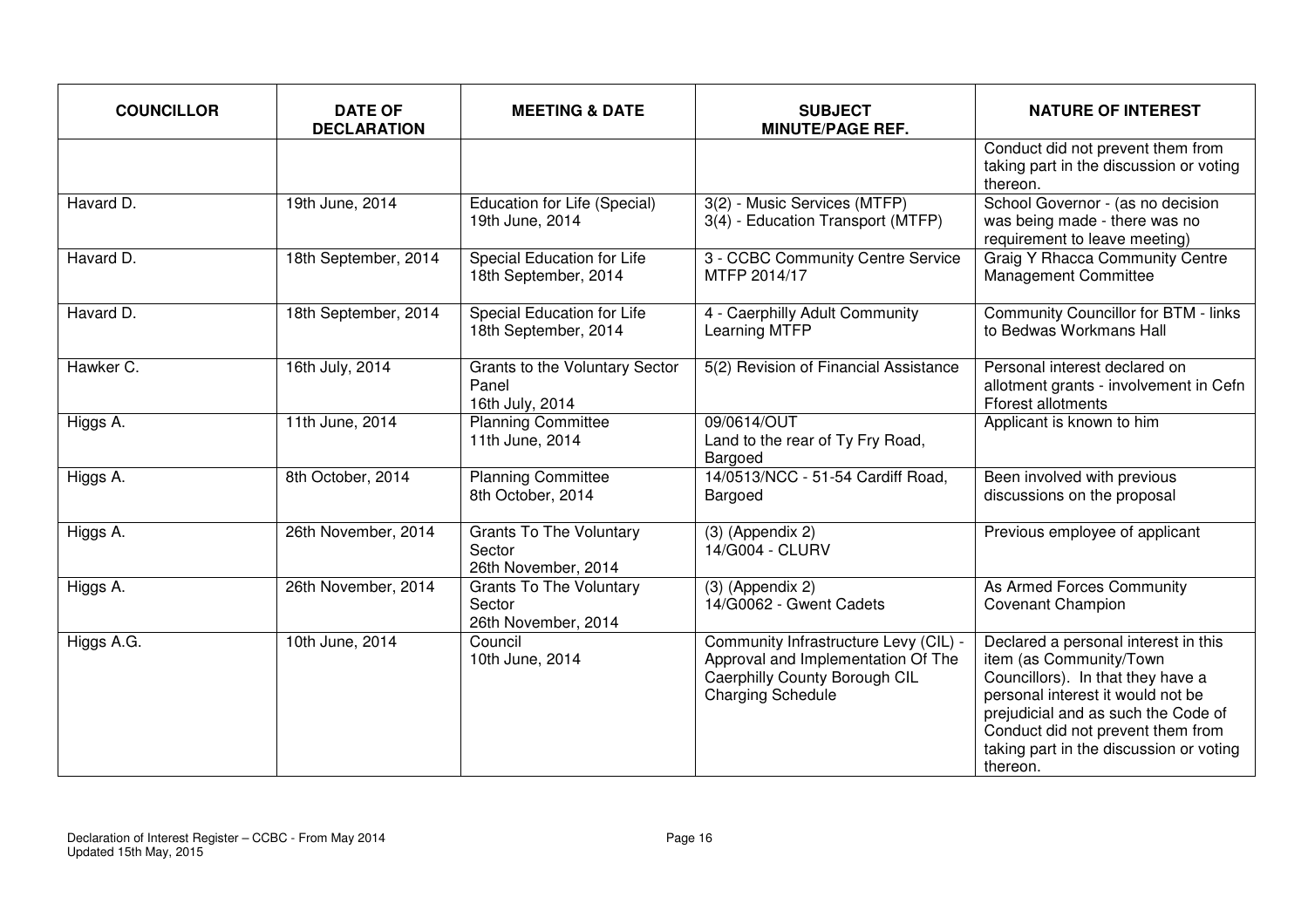| <b>COUNCILLOR</b> | <b>DATE OF</b><br><b>DECLARATION</b> | <b>MEETING &amp; DATE</b>                          | <b>SUBJECT</b><br><b>MINUTE/PAGE REF.</b>                                                                                         | <b>NATURE OF INTEREST</b>                                                                                                                                                                                                                                                                                                                            |
|-------------------|--------------------------------------|----------------------------------------------------|-----------------------------------------------------------------------------------------------------------------------------------|------------------------------------------------------------------------------------------------------------------------------------------------------------------------------------------------------------------------------------------------------------------------------------------------------------------------------------------------------|
| Higgs A.G.        | 25th February, 2015                  | <b>Special Council</b><br>25th February, 2015      | Item no. 4 - Budget proposals<br>2015/16 and medium term financial<br>strategy 2015/2016                                          | Declared an interest as it relates to<br>the budget (as having family<br>members and relatives employed by<br>the Council who may potentially be<br>affected by the savings proposals and<br>in relation to the car user allowance).<br>Personal interest which enabled the<br>Member to stay and take part in the<br>discussion and voting thereon. |
| Higgs H.G.        | 25th March, 2015                     | Grants to the Voluntary Sector<br>25th March, 2015 | Appendix 2 - General criteria awards<br>14/GC082 - Lewis Edwards                                                                  | Personal interest. The applicant is<br>known to him.                                                                                                                                                                                                                                                                                                 |
| Hughes G.J.       | 10th June, 2014                      | Council<br>10th June, 2014                         | Community Infrastructure Levy (CIL) -<br>Approval and Implementation Of The<br>Caerphilly County Borough CIL<br>Charging Schedule | Declared a personal interest in this<br>item (as Community/Town<br>Councillors). In that they have a<br>personal interest it would not be<br>prejudicial and as such the Code of<br>Conduct did not prevent them from<br>taking part in the discussion or voting<br>thereon.                                                                         |
| James K.          | 28th August, 2014                    | <b>Planning Site Visit</b><br>28th August, 2014    | 13/0520/OUT - Graig Cottage,<br>Cwmcarn                                                                                           | Family member lives opposite the<br>proposed development                                                                                                                                                                                                                                                                                             |
| James K.          | 10th September, 2014                 | <b>Planning Committee</b><br>10th September, 2014  | 13/0520/OUT - Graig Cottage,<br>Cwmcarn                                                                                           | Family member lives opposite the<br>proposed development                                                                                                                                                                                                                                                                                             |
| James K.          | 25th February, 2015                  | <b>Special Council</b><br>25th February, 2015      | Item no. 4 - Budget proposals<br>2015/16 and medium term financial<br>strategy 2015/2016                                          | Declared an interest as it relates to<br>the budget (as having family<br>members and relatives employed by<br>the Council who may potentially be<br>affected by the savings proposals and<br>in relation to the car user allowance).<br>Personal interest which enabled the<br>Member to stay and take part in the<br>discussion and voting thereon. |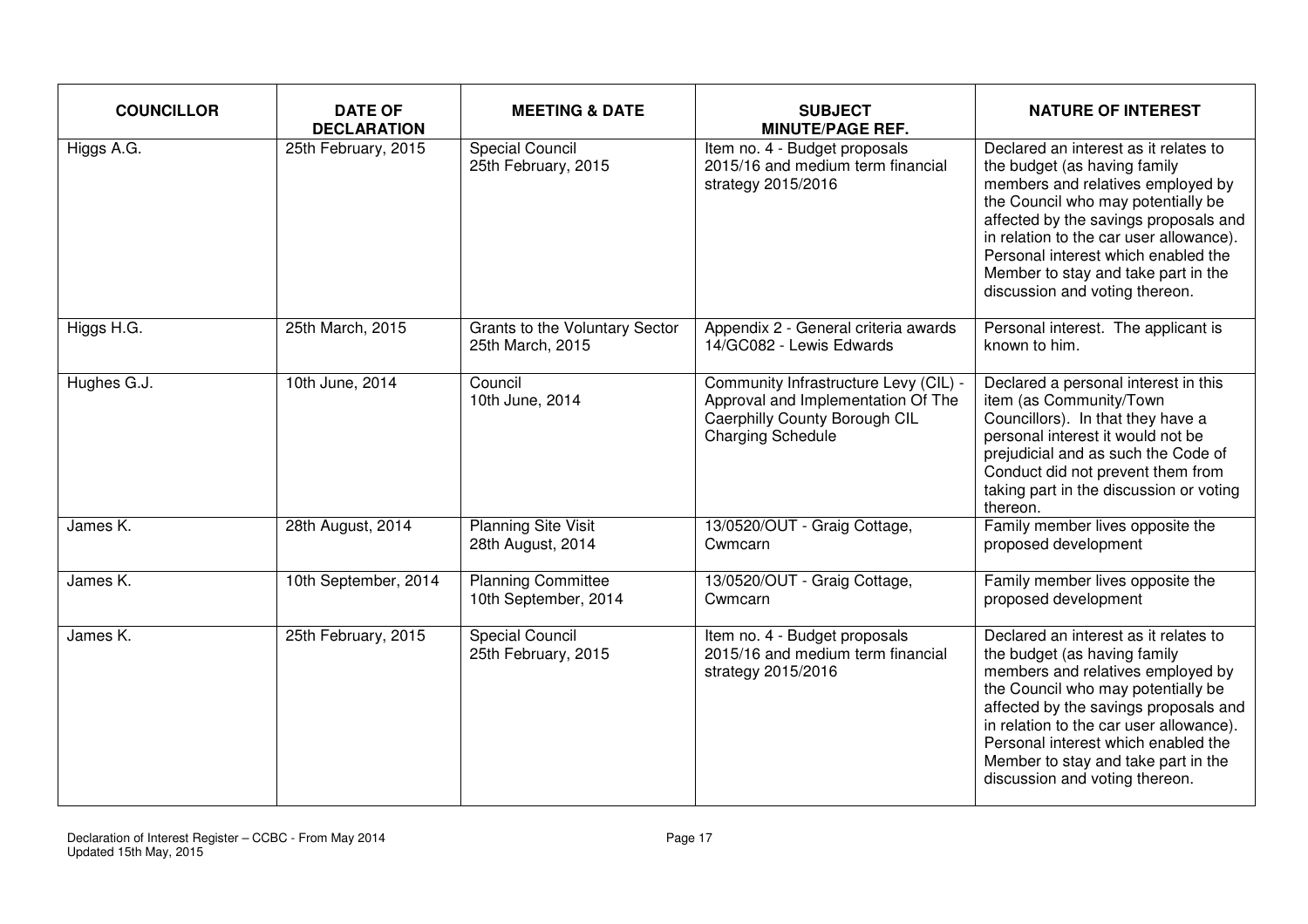| <b>COUNCILLOR</b> | <b>DATE OF</b><br><b>DECLARATION</b> | <b>MEETING &amp; DATE</b>                                         | <b>SUBJECT</b><br><b>MINUTE/PAGE REF.</b>                                                                                                                                                                                          | <b>NATURE OF INTEREST</b>                                                                                                                                                                                                                                                    |
|-------------------|--------------------------------------|-------------------------------------------------------------------|------------------------------------------------------------------------------------------------------------------------------------------------------------------------------------------------------------------------------------|------------------------------------------------------------------------------------------------------------------------------------------------------------------------------------------------------------------------------------------------------------------------------|
| James M.          | 10th June, 2014                      | Council<br>10th June, 2014                                        | Community Infrastructure Levy (CIL) -<br>Approval and Implementation Of The<br>Caerphilly County Borough CIL<br><b>Charging Schedule</b>                                                                                           | Declared a personal interest in this<br>item (as Community/Town<br>Councillors). In that they have a<br>personal interest it would not be<br>prejudicial and as such the Code of<br>Conduct did not prevent them from<br>taking part in the discussion or voting<br>thereon. |
| James M.P.        | 19th June, 2014                      | Education for Life (Special)<br>19th June, 2014                   | 3(2) - Music Services (MTFP)<br>3(4) - Education Transport (MTFP)                                                                                                                                                                  | School Governor - (as no decision<br>was being made - there was no<br>requirement to leave meeting)                                                                                                                                                                          |
| James M.P.        | 25th February, 2015                  | <b>Special Council</b><br>25th February, 2015                     | Item no. 4 - Budget proposals<br>2015/16 and medium term financial<br>strategy 2015/2016                                                                                                                                           | During the course of the debate<br>Councillor M.P. James declared a<br>personal interest (in that he is a Chair<br>of a Community Partnership.                                                                                                                               |
| Johnston G.       | 19th June, 2014                      | Education for Life (Special)<br>19th June, 2014                   | 3(2) - Music Services (MTFP)<br>3(4) - Education Transport (MTFP)                                                                                                                                                                  | School Governor - (as no decision<br>was being made - there was no<br>requirement to leave meeting)                                                                                                                                                                          |
| Johnston G.       | 18th September, 2014                 | Special Education for Life<br>18th September, 2014                | 3 - CCBC Community Centre Service<br>MTFP 2014/17                                                                                                                                                                                  | Management Committee - Penyfan<br><b>Community Centre</b>                                                                                                                                                                                                                    |
| Jones B.          | 22nd May, 2014                       | Caerphilly Homes Task Group<br>22nd May, 2014                     | All agenda items<br>4(1) WHQS Internal Works<br>4(2) WHQS External Works<br>5(1) Rowan Place, Rhymney<br>6(1) Community Improvement Fund<br>6(2) Tenancy Review Panel<br>7(1) Progress Report On Common<br><b>Housing Register</b> | Council tenant, personal but not<br>prejudicial                                                                                                                                                                                                                              |
| Jones B.          | 15th September, 2014                 | <b>Rights of Way Cabinet</b><br>Committee<br>15th September, 2014 | 5                                                                                                                                                                                                                                  | Personal - knows one of the land<br>owners (J. Down) very well                                                                                                                                                                                                               |
| Jones B.          | 18th March, 2015                     | Cabinet<br>18th March, 2015                                       | Agenda item 10 & 9                                                                                                                                                                                                                 | She is a Council tenant                                                                                                                                                                                                                                                      |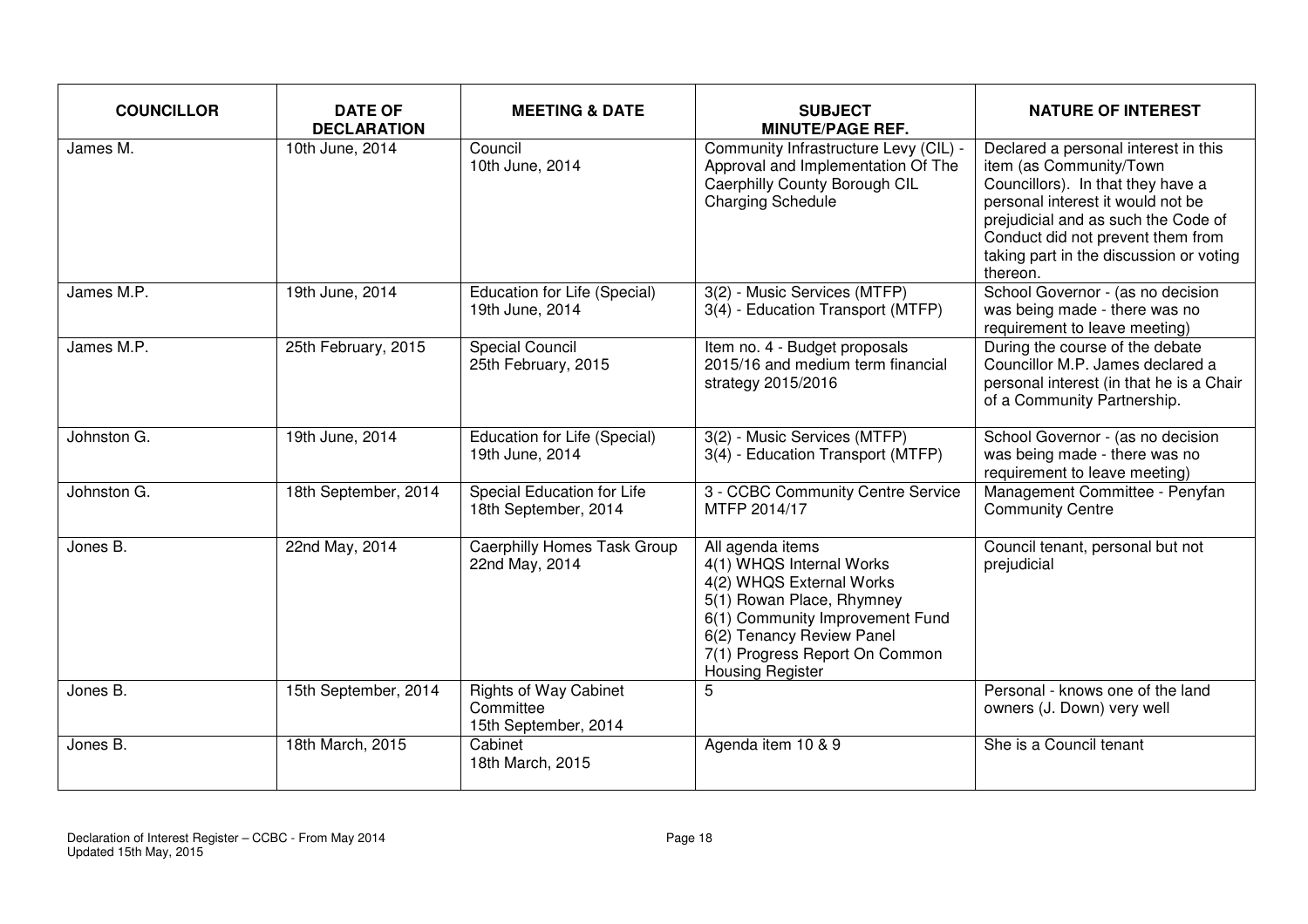| <b>COUNCILLOR</b> | <b>DATE OF</b><br><b>DECLARATION</b> | <b>MEETING &amp; DATE</b>                                                                  | <b>SUBJECT</b><br><b>MINUTE/PAGE REF.</b>                                                                                                | <b>NATURE OF INTEREST</b>                                                                                                                                                                                                                                                    |
|-------------------|--------------------------------------|--------------------------------------------------------------------------------------------|------------------------------------------------------------------------------------------------------------------------------------------|------------------------------------------------------------------------------------------------------------------------------------------------------------------------------------------------------------------------------------------------------------------------------|
| Jones B.          | 25th March, 2015                     | <b>Special Cabinet</b><br>25th March, 2015                                                 | 4 - Education Capital 2015/16                                                                                                            | On Governing Body of St. Cenydd                                                                                                                                                                                                                                              |
| Jones B.A.        | 10th June, 2014                      | Council<br>10th June, 2014                                                                 | Community Infrastructure Levy (CIL) -<br>Approval and Implementation Of The<br>Caerphilly County Borough CIL<br><b>Charging Schedule</b> | Declared a personal interest in this<br>item (as Community/Town<br>Councillors). In that they have a<br>personal interest it would not be<br>prejudicial and as such the Code of<br>Conduct did not prevent them from<br>taking part in the discussion or voting<br>thereon. |
| Jones G.          | 15th October, 2014                   | Cabinet<br>15th October, 2014                                                              | No. 4                                                                                                                                    | He is employed by GAVO                                                                                                                                                                                                                                                       |
| Jones G.          | Cabinet<br>29th October, 2014        | Cabinet<br>29th October, 2014                                                              | 9 - Abertysswg/Pontlottyn Primary,<br><b>Fochriw Consultation Process</b>                                                                | Partner is Governor at Fochriw<br><b>Primary School</b>                                                                                                                                                                                                                      |
| Jones G.          | 30th October, 2014                   | Caerphilly Homes Task Group<br>30th October, 2014                                          | 5 - Community Improvement Fund                                                                                                           | Works for GAVO<br>(Neaudd St.Cattwgy application)                                                                                                                                                                                                                            |
| Jones G.          | 19th February, 2015                  | Caerphilly Homes Task Group<br>19th February, 2015                                         | 5 - Community Safety Fund - Target<br>Hardening and Support for Anti-Social<br>Behaviour & Domestic Violence                             | Member of Care and Repair Board                                                                                                                                                                                                                                              |
| Jones J.          | 12th June, 2014                      | Special Regeneration &<br>Environment<br>12th June, 2014                                   | 3(01) - Section 4.4.4 Concessionary<br>pass replacement                                                                                  | Holds bus pass                                                                                                                                                                                                                                                               |
| Jones J.          | 30th July, 2014                      | Special Regeneration &<br><b>Environmental Scrutiny</b><br>Committee<br>30th July, 2014    | 3(1) - Appendix 1 - Waste Strategy<br>Operations                                                                                         | Use of civic amenity sites within the<br>Borough                                                                                                                                                                                                                             |
| Jones J.          | 5th August, 2014                     | Policy & Resources Scrutiny<br>Committee<br>5th August, 2014                               | 7(1) Workforce Flexibilities                                                                                                             | Personal interest - daughter works for<br>the Authority                                                                                                                                                                                                                      |
| Jones J.          | 24th September, 2014                 | <b>Special Policy &amp; Resources</b><br><b>Scrutiny Committee</b><br>24th September, 2014 | 3 - Mileage expenses - options<br>appraisals on savings                                                                                  | Prejudicial interest - daughter CCBC<br>carer and could be affected - left<br>room for item                                                                                                                                                                                  |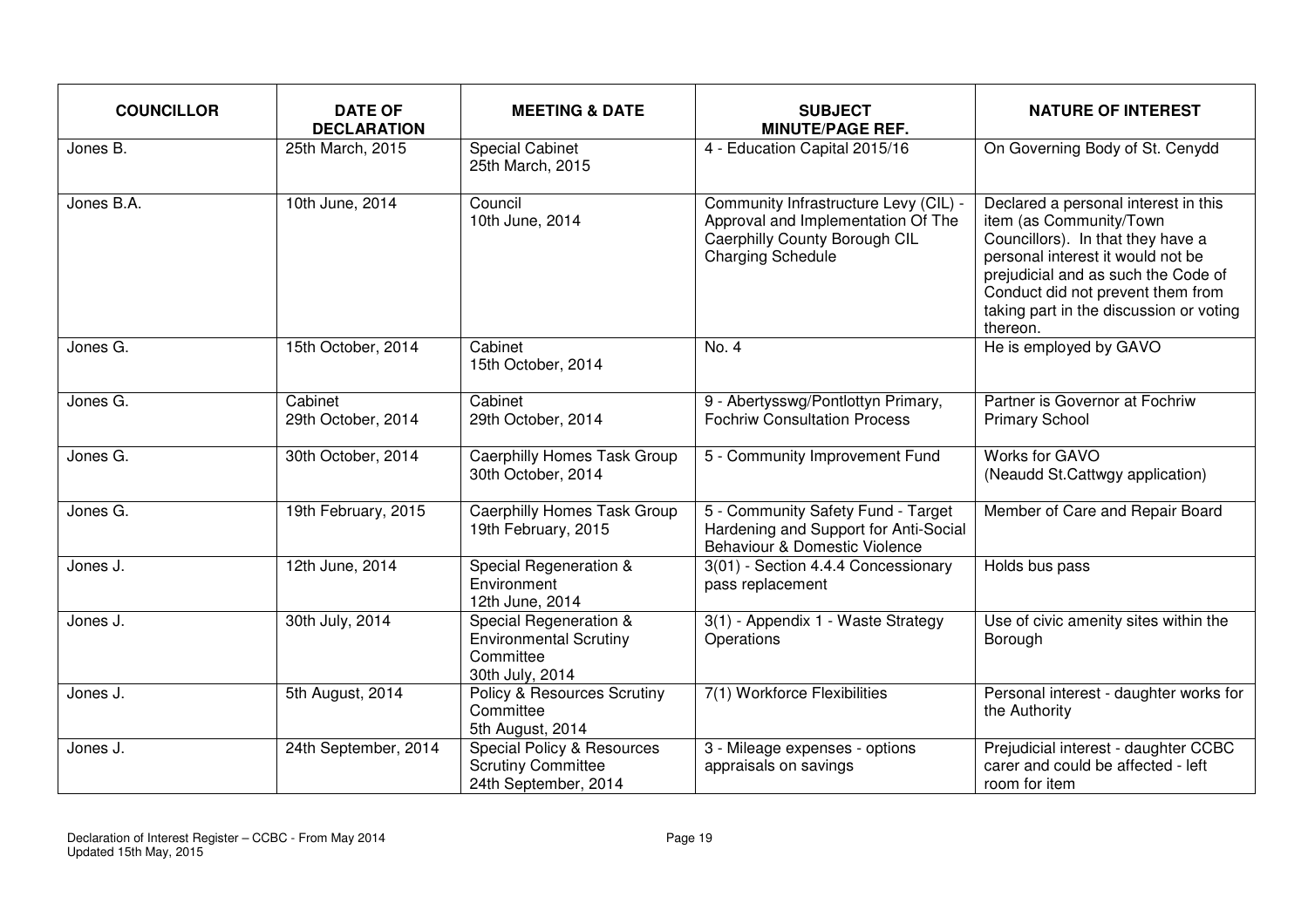| <b>COUNCILLOR</b>                   | <b>DATE OF</b><br><b>DECLARATION</b> | <b>MEETING &amp; DATE</b>                                                               | <b>SUBJECT</b><br><b>MINUTE/PAGE REF.</b>                                                                                                                                                                                          | <b>NATURE OF INTEREST</b>                                                                                                                                                                                                                                                                                                                            |
|-------------------------------------|--------------------------------------|-----------------------------------------------------------------------------------------|------------------------------------------------------------------------------------------------------------------------------------------------------------------------------------------------------------------------------------|------------------------------------------------------------------------------------------------------------------------------------------------------------------------------------------------------------------------------------------------------------------------------------------------------------------------------------------------------|
| Jones J.                            | 25th February, 2015                  | <b>Special Council</b><br>25th February, 2015                                           | Item no. 4 - Budget proposals<br>2015/16 and medium term financial<br>strategy 2015/2016                                                                                                                                           | Declared an interest as it relates to<br>the budget (as having family<br>members and relatives employed by<br>the Council who may potentially be<br>affected by the savings proposals and<br>in relation to the car user allowance).<br>Personal interest which enabled the<br>Member to stay and take part in the<br>discussion and voting thereon. |
| Jones S.<br>(tenant representative) | 22nd May, 2014                       | Caerphilly Homes Task Group<br>22nd May, 2014                                           | All agenda items<br>4(1) WHQS Internal Works<br>4(2) WHQS External Works<br>5(1) Rowan Place, Rhymney<br>6(1) Community Improvement Fund<br>6(2) Tenancy Review Panel<br>7(1) Progress Report On Common<br><b>Housing Register</b> | Council tenant, personal but not<br>prejudicial                                                                                                                                                                                                                                                                                                      |
| Kent S.                             | 20th May 2014                        | <b>Regeneration &amp; Environment</b><br>20th May, 2014                                 | 7(2) CIL Charging Schedule                                                                                                                                                                                                         | Personal - Member of Community<br>Council                                                                                                                                                                                                                                                                                                            |
| Kent S.                             | 10th June, 2014                      | Council<br>10th June, 2014                                                              | Community Infrastructure Levy (CIL) -<br>Approval and Implementation Of The<br>Caerphilly County Borough CIL<br><b>Charging Schedule</b>                                                                                           | Declared a personal interest in this<br>item (as Community/Town<br>Councillors). In that they have a<br>personal interest it would not be<br>prejudicial and as such the Code of<br>Conduct did not prevent them from<br>taking part in the discussion or voting<br>thereon.                                                                         |
| Kent S.                             | 30th July, 2014                      | Special Regeneration &<br><b>Environmental Scrutiny</b><br>Committee<br>30th July, 2014 | 3(1) - Appendix 2 - Sport and Leisure                                                                                                                                                                                              | Use of leisure facilities/centres within<br>the Borough                                                                                                                                                                                                                                                                                              |
| Kent S.                             | 30th July, 2014                      | Special Regeneration &<br>Environmental Scrutiny<br>Committee<br>30th July, 2014        | $3(1)$ - All items                                                                                                                                                                                                                 | As a Community Councillor                                                                                                                                                                                                                                                                                                                            |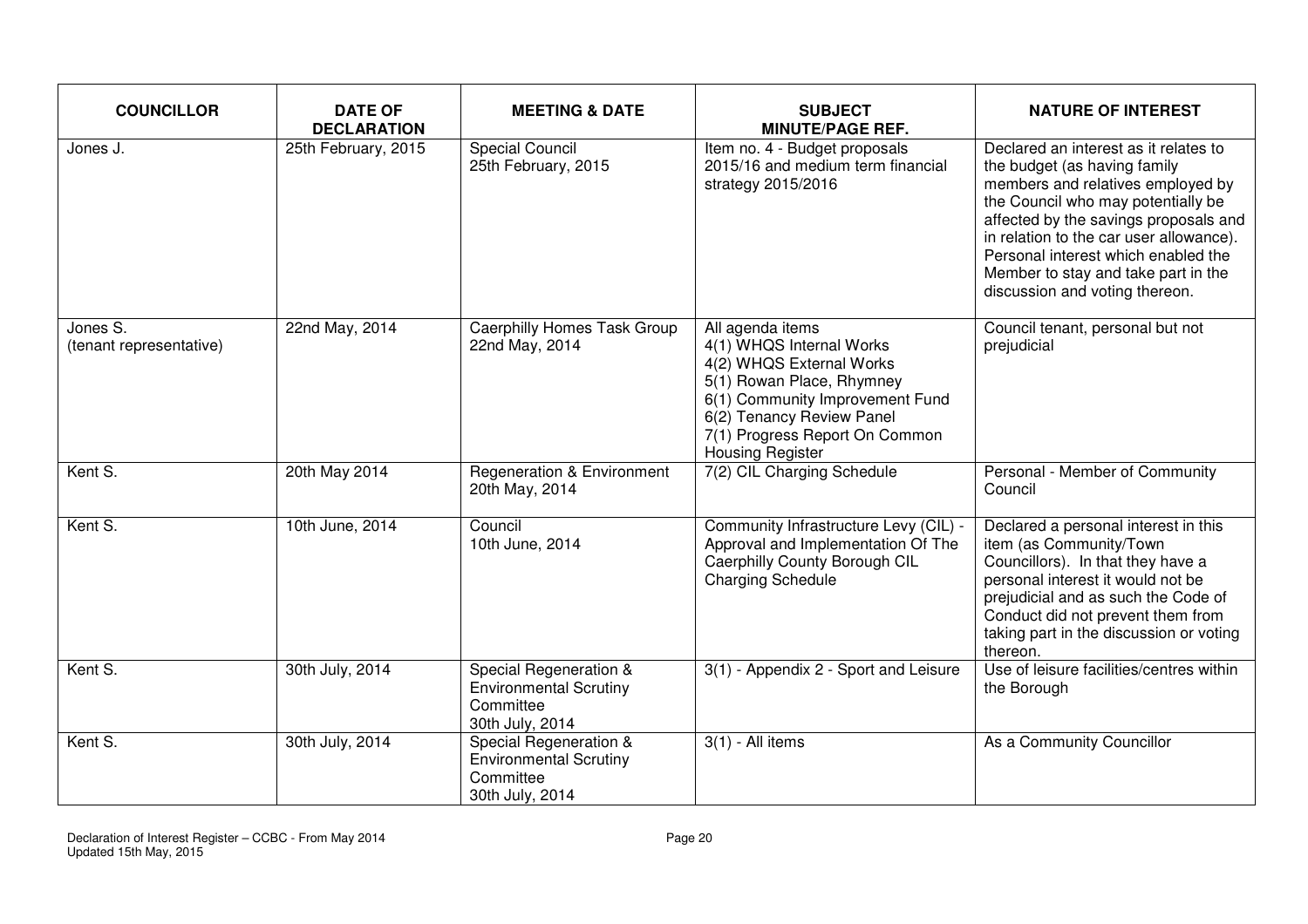| <b>COUNCILLOR</b>                   | <b>DATE OF</b><br><b>DECLARATION</b> | <b>MEETING &amp; DATE</b>                                                                 | <b>SUBJECT</b><br><b>MINUTE/PAGE REF.</b>                                                                                                                                                                                          | <b>NATURE OF INTEREST</b>                                                                                                                                                                                             |
|-------------------------------------|--------------------------------------|-------------------------------------------------------------------------------------------|------------------------------------------------------------------------------------------------------------------------------------------------------------------------------------------------------------------------------------|-----------------------------------------------------------------------------------------------------------------------------------------------------------------------------------------------------------------------|
| Kent S.                             | 16th September, 2014                 | Regeneration and Scrutiny<br>Committee<br>16th September, 2014                            | 14 - MTFP - Maintenance of<br><b>Community Schemes Funding</b>                                                                                                                                                                     | <b>Community Councillor</b>                                                                                                                                                                                           |
| Kent S.                             | 1st October, 2014                    | Special Regeneration &<br><b>Environmental Scrutiny</b><br>Committee<br>1st October, 2014 | 3 - MTFP savings from Regeneration<br>& Planning Services - items for<br>consideration                                                                                                                                             | Private landlord                                                                                                                                                                                                      |
| Kent S.                             | 25th February, 2015                  | <b>Special Council</b><br>25th February, 2015                                             | Item no. 4 - Budget proposals<br>2015/16 and medium term financial<br>strategy 2015/2016                                                                                                                                           | Declared a personal interest (in that<br>his mother receives a Social Services<br>provision). As it was declared a<br>personal interest was allowed to stay<br>and take part in the discussion and<br>voting thereon. |
| Kirby G.                            | 28th May, 2014                       | Special Policy & Resources<br><b>Scrutiny Committee</b><br>28th May, 2014                 | 3(1) Procurement route for proposed<br>new secondary school at Oakdale<br>plateau                                                                                                                                                  | Governor at Oakdale and<br>Pontllanfraith comprehensive<br>(respectively).                                                                                                                                            |
| Lewis A.<br>(tenant representative) | 22nd May, 2014                       | <b>Caerphilly Homes Task Group</b><br>22nd May, 2014                                      | All agenda items<br>4(1) WHQS Internal Works<br>4(2) WHQS External Works<br>5(1) Rowan Place, Rhymney<br>6(1) Community Improvement Fund<br>6(2) Tenancy Review Panel<br>7(1) Progress Report On Common<br><b>Housing Register</b> | Council tenant, personal but not<br>prejudicial                                                                                                                                                                       |
| Lewis A.                            | 10th September, 2014                 | <b>Planning Committee</b><br>10th September, 2014                                         | 13/0520/OUT - Graig Cottage,<br>Cwmcarn                                                                                                                                                                                            | One of the main objectors to the<br>development is well known to her                                                                                                                                                  |
| Lloyd K.                            | 16th July, 2014                      | Grants to the Voluntary Sector<br>Panel<br>16th July, 2014                                | 5(2) Revision of Financial Assistance                                                                                                                                                                                              | Personal interest on allotment grants<br>- involvement in Penllwyn Allotments                                                                                                                                         |
| Lloyd K.                            | 4th November, 2014                   | Planning<br>4th November, 2014                                                            | Code number 14/0681/Full - erect<br>single storey extension - 37<br>Penywaun, Trinant                                                                                                                                              | Objector known to him                                                                                                                                                                                                 |
| Lloyd K.                            | 26th November, 2014                  | <b>Grants To The Voluntary</b><br>Sector<br>26th November, 2014                           | $(3)$ (Appendix 2)<br>14/G063 - Pentwyn & District<br>Association                                                                                                                                                                  | Plot holder                                                                                                                                                                                                           |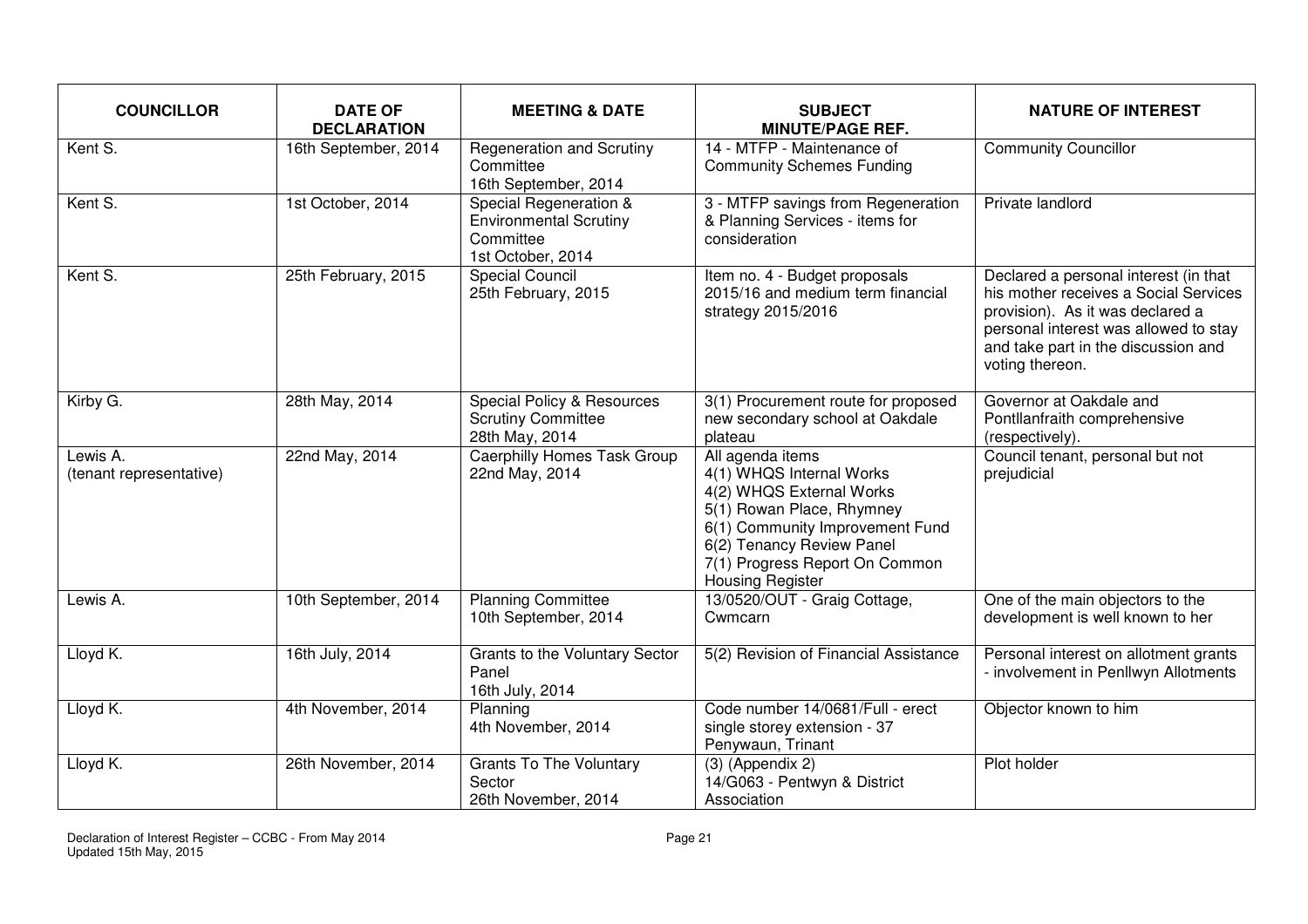| <b>COUNCILLOR</b>                       | <b>DATE OF</b><br><b>DECLARATION</b> | <b>MEETING &amp; DATE</b>                                        | <b>SUBJECT</b><br><b>MINUTE/PAGE REF.</b>                                                                                                                                                                                   | <b>NATURE OF INTEREST</b>                                                                                                                                                                                                                                                    |
|-----------------------------------------|--------------------------------------|------------------------------------------------------------------|-----------------------------------------------------------------------------------------------------------------------------------------------------------------------------------------------------------------------------|------------------------------------------------------------------------------------------------------------------------------------------------------------------------------------------------------------------------------------------------------------------------------|
| Lloyd K.                                | 26th November, 2014                  | <b>Grants To The Voluntary</b><br>Sector<br>26th November, 2014  | (3) App. 5 - Friends of the Navigation                                                                                                                                                                                      | Involvement with organisation                                                                                                                                                                                                                                                |
| Mann C.P.                               | 10th June, 2014                      | Council<br>10th June, 2014                                       | Community Infrastructure Levy (CIL) -<br>Approval and Implementation Of The<br>Caerphilly County Borough CIL<br><b>Charging Schedule</b>                                                                                    | Declared a personal interest in this<br>item (as Community/Town<br>Councillors). In that they have a<br>personal interest it would not be<br>prejudicial and as such the Code of<br>Conduct did not prevent them from<br>taking part in the discussion or voting<br>thereon. |
| McDonnell A.<br>(tenant representative) | 22nd May, 2014                       | <b>Caerphilly Homes Task Group</b><br>22nd May, 2014             | All agenda items<br>4(1) WHQS Internal Works<br>4(2) WHQS External Works<br>5(1) Rowan Place, Rhymney<br>6(1) Community Improvement Fund<br>6(2) Tenancy Review Panel<br>7(1) Progress Report On Common<br>Housing Register | Council tenant, personal but not<br>prejudicial                                                                                                                                                                                                                              |
| Moore J.<br>(tenant representative)     | 22nd May, 2014                       | <b>Caerphilly Homes Task Group</b><br>22nd May, 2014             | All agenda items<br>4(1) WHQS Internal Works<br>4(2) WHQS External Works<br>5(1) Rowan Place, Rhymney<br>6(1) Community Improvement Fund<br>6(2) Tenancy Review Panel<br>7(1) Progress Report On Common<br>Housing Register | Council tenant, personal but not<br>prejudicial                                                                                                                                                                                                                              |
| Morgan S.                               | 28th July, 2014                      | Planning site meeting<br>28th July, 2014                         | 14/0210/COU                                                                                                                                                                                                                 | Operates a similar business within the<br>Nelson Ward                                                                                                                                                                                                                        |
| Morgan S.                               | 6th August, 2014                     | <b>Planning Committee</b><br>6th August, 2014                    | 14/0210/COU - 5(b) Site Visit -<br>Former Police Station, Nelson                                                                                                                                                            | Supports a similar business in the<br>Nelson ward                                                                                                                                                                                                                            |
| Morgan S.                               | 30th September, 2014                 | Policy & Resources Scrutiny<br>Committee<br>30th September, 2014 | 15 - Housing Solutions: Social<br>Lettings Agency                                                                                                                                                                           | Personal interest - abstained from<br>voting                                                                                                                                                                                                                                 |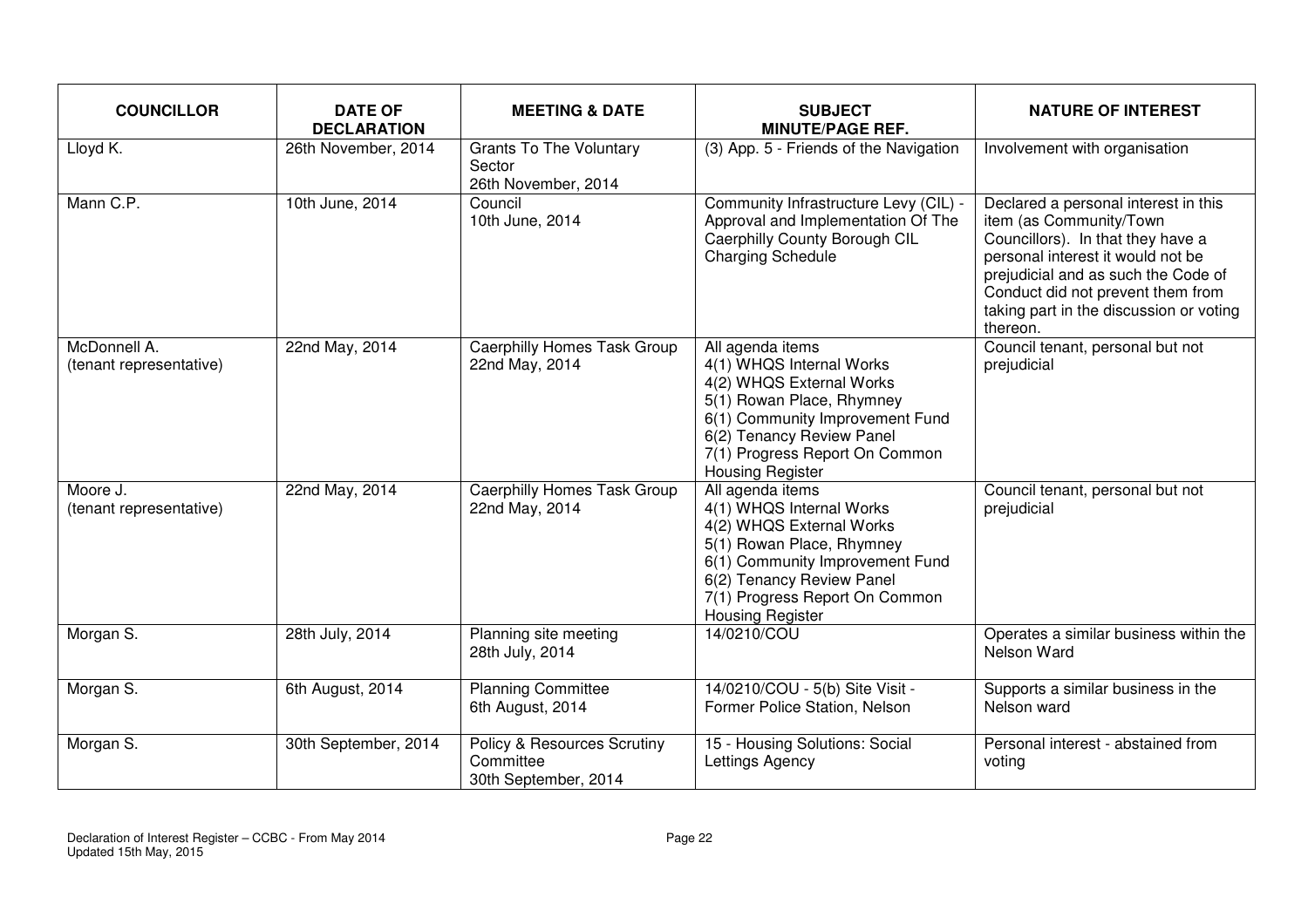| <b>COUNCILLOR</b> | <b>DATE OF</b><br><b>DECLARATION</b> | <b>MEETING &amp; DATE</b>                                        | <b>SUBJECT</b><br><b>MINUTE/PAGE REF.</b>                                                | <b>NATURE OF INTEREST</b>                                                                                                                                                                                                                                                                                                                            |
|-------------------|--------------------------------------|------------------------------------------------------------------|------------------------------------------------------------------------------------------|------------------------------------------------------------------------------------------------------------------------------------------------------------------------------------------------------------------------------------------------------------------------------------------------------------------------------------------------------|
| Morgan S.         | 30th September, 2014                 | Policy & Resources Scrutiny<br>Committee<br>30th September, 2014 | 15 - Housing Solutions - Social<br>Lettings Agency                                       | Property landlord                                                                                                                                                                                                                                                                                                                                    |
| Oliver G.         | 19th June, 2014                      | <b>Education for Life (Special)</b><br>19th June, 2014           | 3(2) - Music Services (MTFP)<br>3(4) - Education Transport (MTFP)                        | School Governor - (as no decision<br>was being made - there was no<br>requirement to leave meeting)                                                                                                                                                                                                                                                  |
| Oliver G.D.       | 25th March, 2015                     | Grants to the Voluntary Sector<br>25th March, 2015               | Appendix 2 - General criteria awards<br>14/GC101 - Pontlottyn OAP<br>Association         | The Association is well known to him.                                                                                                                                                                                                                                                                                                                |
| Passmore R.       | 18th September, 2014                 | Special Education for Life<br>18th September, 2014               | 4 - Caerphilly Adult Community<br>Learning MTFP<br>5 - Caerphilly Youth Centre MTFP      | Member of Ty Sign Community<br>Partnerships                                                                                                                                                                                                                                                                                                          |
| Passmore R.       | 25th February, 2015                  | <b>Special Council</b><br>25th February, 2015                    | Item no. 4 - Budget proposals<br>2015/16 and medium term financial<br>strategy 2015/2016 | Declared an interest as it relates to<br>the budget (as having family<br>members and relatives employed by<br>the Council who may potentially be<br>affected by the savings proposals and<br>in relation to the car user allowance).<br>Personal interest which enabled the<br>Member to stay and take part in the<br>discussion and voting thereon. |
| Poole D.V.        | 24th September, 2014                 | <b>Planning Site Visit</b><br>24th September, 2014               | 14/0010/Full<br>St, David's Service Station                                              | Son is related to the owner through<br>marriage                                                                                                                                                                                                                                                                                                      |
| Poole D.V.        | 1st October, 2014                    | Cabinet<br>1st October, 2014                                     | Invest to save bids (4)                                                                  | Report on Islwyn Bowls Club                                                                                                                                                                                                                                                                                                                          |
| Poole D.V.        | 1st October, 2014                    | Cabinet<br>1st October, 2014                                     | 6 - Housing Solutions, Social Lettings<br>Agency                                         | Private landlord                                                                                                                                                                                                                                                                                                                                     |
| Poole D.V.        | 26th November, 2014                  | Cabinet<br>26th November, 2014                                   | (5) National Home Improvement Loan<br>Scheme                                             | Landlord (left the room)                                                                                                                                                                                                                                                                                                                             |
| Poole D.V.        | 25th February, 2015                  | <b>Special Council</b><br>25th February, 2015                    | Item no. 4 - Budget proposals<br>2015/16 and medium term financial<br>strategy 2015/2016 | Declared an interest as it relates to<br>the budget (as having family<br>members and relatives employed by<br>the Council who may potentially be                                                                                                                                                                                                     |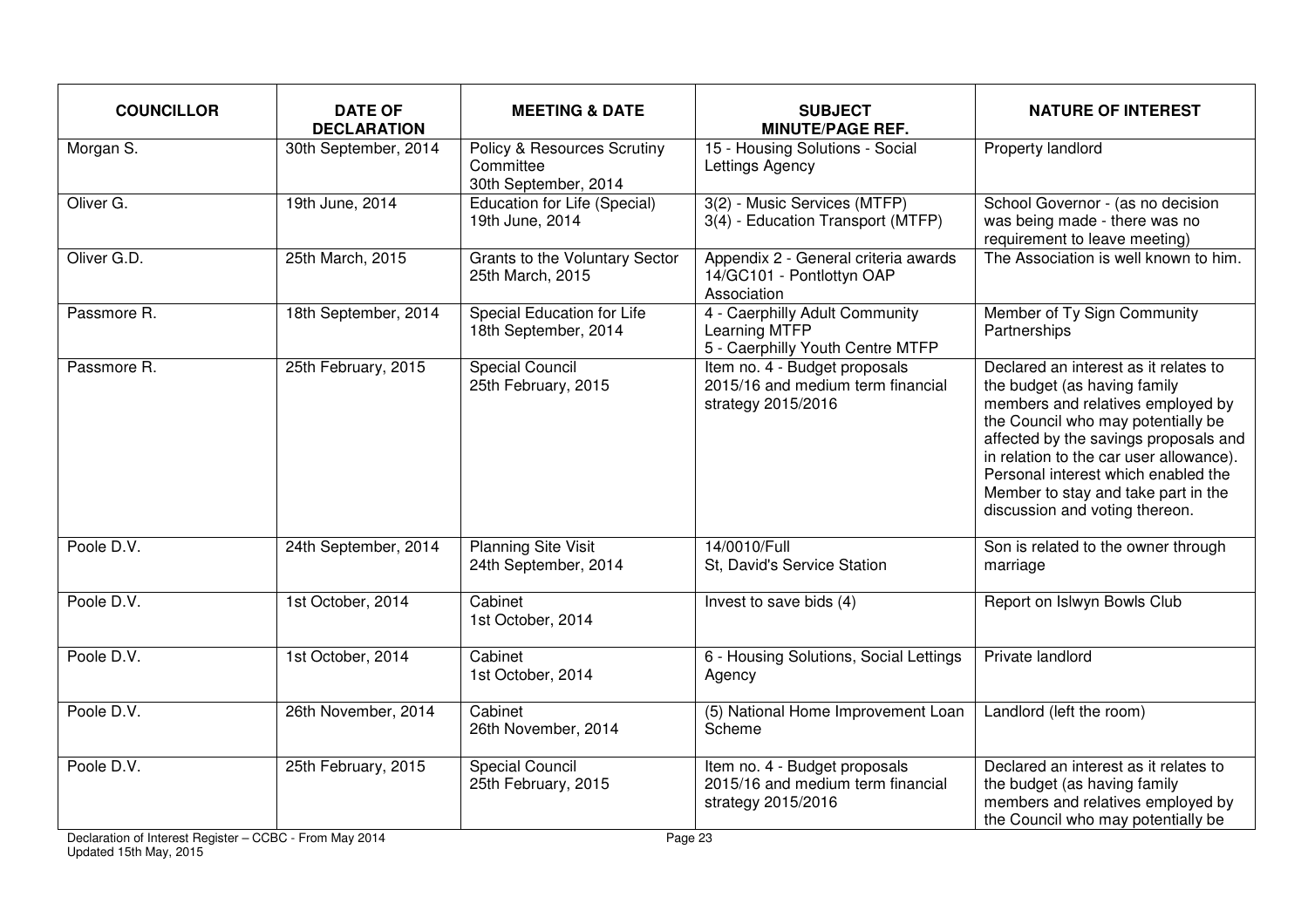| <b>COUNCILLOR</b> | <b>DATE OF</b><br><b>DECLARATION</b> | <b>MEETING &amp; DATE</b>                                                               | <b>SUBJECT</b><br><b>MINUTE/PAGE REF.</b>                                                | <b>NATURE OF INTEREST</b>                                                                                                                                                                                                                                                                                                                            |
|-------------------|--------------------------------------|-----------------------------------------------------------------------------------------|------------------------------------------------------------------------------------------|------------------------------------------------------------------------------------------------------------------------------------------------------------------------------------------------------------------------------------------------------------------------------------------------------------------------------------------------------|
|                   |                                      |                                                                                         |                                                                                          | affected by the savings proposals and<br>in relation to the car user allowance).<br>Personal interest which enabled the<br>Member to stay and take part in the<br>discussion and voting thereon.                                                                                                                                                     |
| Poole D.V.        | 25th March, 2015                     | <b>Special Cabinet</b><br>25th March, 2015                                              | 4 - Education Capital 2015/16                                                            | Governing body of Pengam School<br>and Fleur De Lis                                                                                                                                                                                                                                                                                                  |
| Preece D.W.R.     | 19th June, 2014                      | Education for Life (Special)<br>19th June, 2014                                         | 3(2) - Music Services (MTFP)<br>3(4) - Education Transport (MTFP)                        | School Governor - (as no decision<br>was being made - there was no<br>requirement to leave meeting)                                                                                                                                                                                                                                                  |
| Preece D.W.R.     | 28th August, 2014                    | <b>Planning Site Visit</b><br>28th August                                               | 13/0520/OUT - Graig Cottage,<br>Cwmcarn                                                  | Main objector is well known to him                                                                                                                                                                                                                                                                                                                   |
| Preece D.W.R.     | 10th September, 2014                 | <b>Planning Committee</b><br>10th September, 2014                                       | 13/0520/OUT - Graig Cottage,<br>Cwmcarn                                                  | One of the main objectors to the<br>development is well known to him                                                                                                                                                                                                                                                                                 |
| Prew M.           | 30th July, 2014                      | Special Regeneration &<br><b>Environmental Scrutiny</b><br>Committee<br>30th July, 2014 | 3(1) - Appendix 2 - Sport and Leisure                                                    | Use of leisure facilities/centres within<br>the Borough                                                                                                                                                                                                                                                                                              |
| Prew M.           | 30th July, 2014                      | Special Regeneration &<br><b>Environmental Scrutiny</b><br>Committee<br>30th July, 2014 | 3(1) - Appendix 3 - Parks,<br>Bereavements & Outdoor Facilities                          | Owns a cemetery plot within the<br>Borough                                                                                                                                                                                                                                                                                                           |
| Prew M.J.         | 25th February, 2015                  | <b>Special Council</b><br>25th February, 2015                                           | Item no. 4 - Budget proposals<br>2015/16 and medium term financial<br>strategy 2015/2016 | Declared an interest as it relates to<br>the budget (as having family<br>members and relatives employed by<br>the Council who may potentially be<br>affected by the savings proposals and<br>in relation to the car user allowance).<br>Personal interest which enabled the<br>Member to stay and take part in the<br>discussion and voting thereon. |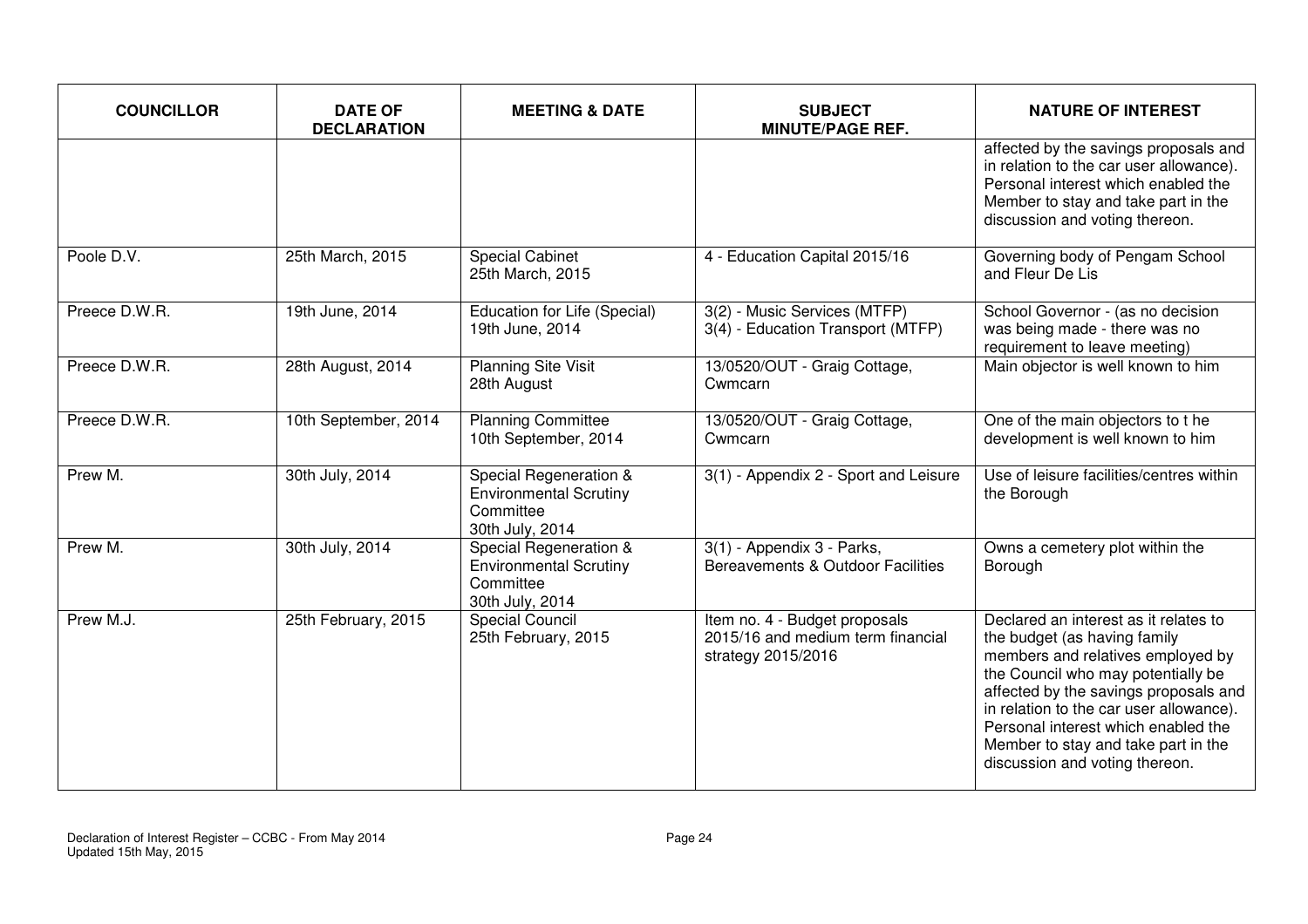| <b>COUNCILLOR</b> | <b>DATE OF</b><br><b>DECLARATION</b> | <b>MEETING &amp; DATE</b>                                                                 | <b>SUBJECT</b><br><b>MINUTE/PAGE REF.</b>                                                                                                | <b>NATURE OF INTEREST</b>                                                                                                                                                                                                                                                    |
|-------------------|--------------------------------------|-------------------------------------------------------------------------------------------|------------------------------------------------------------------------------------------------------------------------------------------|------------------------------------------------------------------------------------------------------------------------------------------------------------------------------------------------------------------------------------------------------------------------------|
| Price D.          | 20th May 2014                        | <b>Regeneration &amp; Environment</b><br>20th May, 2014                                   | 7(2) CIL Charging Schedule                                                                                                               | Personal - Member of Community<br>Council                                                                                                                                                                                                                                    |
| Price D.          | 10th June, 2014                      | Council<br>10th June, 2014                                                                | Community Infrastructure Levy (CIL) -<br>Approval and Implementation Of The<br>Caerphilly County Borough CIL<br><b>Charging Schedule</b> | Declared a personal interest in this<br>item (as Community/Town<br>Councillors). In that they have a<br>personal interest it would not be<br>prejudicial and as such the Code of<br>Conduct did not prevent them from<br>taking part in the discussion or voting<br>thereon. |
| Price D.          | 30th July, 2014                      | Special Regeneration &<br><b>Environmental Scrutiny</b><br>Committee<br>30th July, 2014   | 3(1) - Appendix 2 - Sport and Leisure                                                                                                    | Use of leisure facilities/centres within<br>the Borough                                                                                                                                                                                                                      |
| Price D.          | 30th July, 2014                      | Special Regeneration &<br><b>Environmental Scrutiny</b><br>Committee<br>30th July, 2014   | 3(1) - Appendix 3 - Parks,<br>Bereavements & Outdoor Facilities                                                                          | Owns a cemetery plot within the<br>Borough                                                                                                                                                                                                                                   |
| Price D.          | 30th July, 2014                      | Special Regeneration &<br><b>Environmental Scrutiny</b><br>Committee<br>30th July, 2014   | $3(1)$ - All items                                                                                                                       | As a Community Councillor                                                                                                                                                                                                                                                    |
| Price D.          | 1st October, 2014                    | Special Regeneration &<br><b>Environmental Scrutiny</b><br>Committee<br>1st October, 2014 | 3 - MTFP savings from Regeneration<br>& Planning Services - items for<br>consideration                                                   | Private landlord                                                                                                                                                                                                                                                             |
| Price D.          | 25th February, 2015                  | <b>Planning Site Visits</b><br>25th February, 2015                                        | 14/0818/Full - Former Bargoed Fire<br>Station, Gilfach                                                                                   | On the same school Governing Body<br>as main objector to the application                                                                                                                                                                                                     |
| Price D.          | 11th March, 2015                     | <b>Planning Committee</b><br>11th March, 2015                                             | 14/0818/Full                                                                                                                             | On the same school Governing Body<br>as two of the main objectors                                                                                                                                                                                                            |
| Pritchard J.      | 10th June, 2014                      | Council<br>10th June, 2014                                                                | Community Infrastructure Levy (CIL) -<br>Approval and Implementation Of The<br>Caerphilly County Borough CIL<br><b>Charging Schedule</b> | Declared a personal interest in this<br>item (as Community/Town<br>Councillors). In that they have a<br>personal interest it would not be<br>prejudicial and as such the Code of                                                                                             |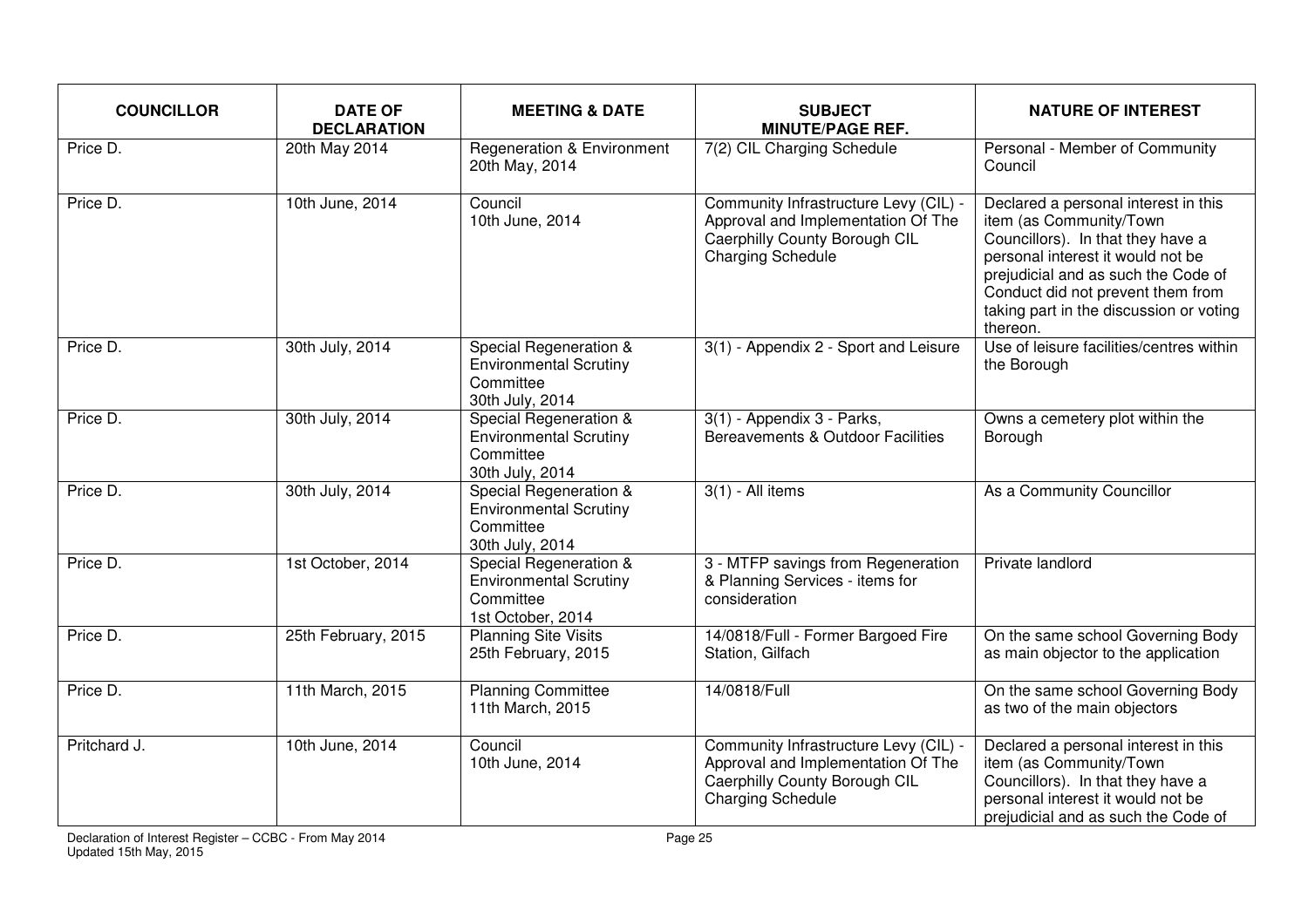| <b>COUNCILLOR</b> | <b>DATE OF</b><br><b>DECLARATION</b> | <b>MEETING &amp; DATE</b>                                                 | <b>SUBJECT</b><br><b>MINUTE/PAGE REF.</b>                                                                                                | <b>NATURE OF INTEREST</b>                                                                                                                                                                                                                                                                                                                            |
|-------------------|--------------------------------------|---------------------------------------------------------------------------|------------------------------------------------------------------------------------------------------------------------------------------|------------------------------------------------------------------------------------------------------------------------------------------------------------------------------------------------------------------------------------------------------------------------------------------------------------------------------------------------------|
|                   |                                      |                                                                           |                                                                                                                                          | Conduct did not prevent them from<br>taking part in the discussion or voting<br>thereon.                                                                                                                                                                                                                                                             |
| Pritchard J.      | 19th June, 2014                      | Education for Life (Special)<br>19th June, 2014                           | 3(2) - Music Services (MTFP)<br>3(4) - Education Transport (MTFP)                                                                        | School Governor - (as no decision<br>was being made - there was no<br>requirement to leave meeting)                                                                                                                                                                                                                                                  |
| Pritchard J.A.    | 10th June, 2014                      | Council<br>10th June, 2014                                                | Community Infrastructure Levy (CIL) -<br>Approval and Implementation Of The<br>Caerphilly County Borough CIL<br><b>Charging Schedule</b> | Declared a personal interest in this<br>item (as Community/Town<br>Councillors). In that they have a<br>personal interest it would not be<br>prejudicial and as such the Code of<br>Conduct did not prevent them from<br>taking part in the discussion or voting<br>thereon.                                                                         |
| Pritchard J.A.    | 10th February, 2015                  | <b>HSCWB</b><br>10th February, 2015                                       | <b>ABUHB Annual Performance</b><br>Evaluation 2013/14                                                                                    | On waiting list for surgery.                                                                                                                                                                                                                                                                                                                         |
| Rees D.           | 28th May, 2014                       | Special Policy & Resources<br><b>Scrutiny Committee</b><br>28th May, 2014 | 3(1) Procurement route for proposed<br>new secondary school at Oakdale<br>plateau                                                        | Chair of Unison                                                                                                                                                                                                                                                                                                                                      |
| Reynolds K.       | 30th July, 2014                      | Cabinet<br>30th July, 2014                                                | 4.3 - Reduced Funding for Adult<br>Community Learning 2014/15                                                                            | Personal interest - wife previously<br>attended a class that funding<br>withdrawn from.                                                                                                                                                                                                                                                              |
| Reynolds K.V.     | 25th February, 2015                  | <b>Special Council</b><br>25th February, 2015                             | Item no. 4 - Budget proposals<br>2015/16 and medium term financial<br>strategy 2015/2016                                                 | Declared an interest as it relates to<br>the budget (as having family<br>members and relatives employed by<br>the Council who may potentially be<br>affected by the savings proposals and<br>in relation to the car user allowance).<br>Personal interest which enabled the<br>Member to stay and take part in the<br>discussion and voting thereon. |
| Roberts J.        | 18th September, 2014                 | Special Education for Life<br>18th September, 2014                        | 3 - CCBC Community Centre MTFP<br>5 - Caerphilly Youth Service MTFP                                                                      | <b>Abertridwr Community Centre</b><br>Committee<br>Sengehnydd Youth Drop In Centre,<br>left meeting for this item                                                                                                                                                                                                                                    |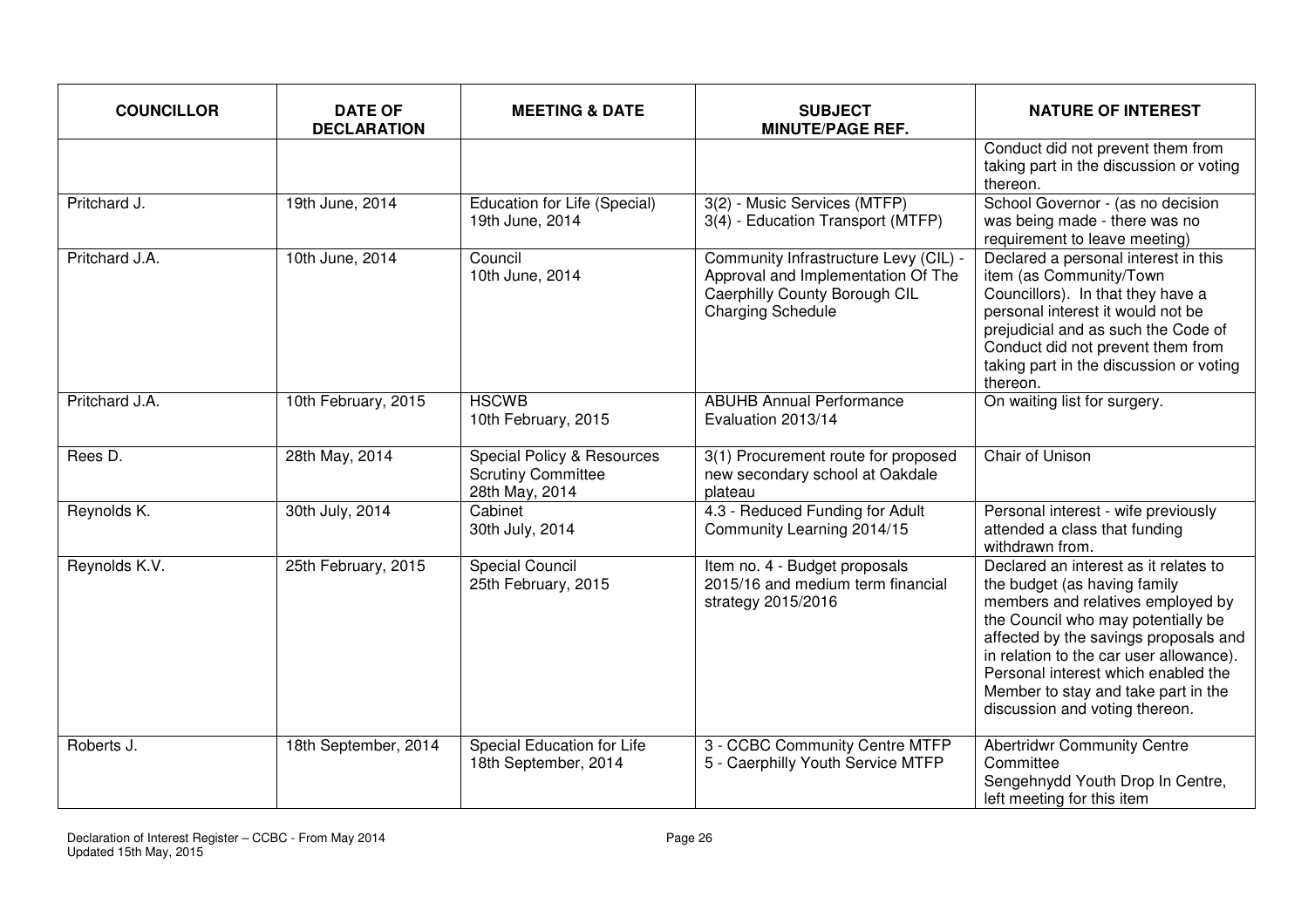| <b>COUNCILLOR</b> | <b>DATE OF</b><br><b>DECLARATION</b> | <b>MEETING &amp; DATE</b>                                 | <b>SUBJECT</b><br><b>MINUTE/PAGE REF.</b>                                                                                                | <b>NATURE OF INTEREST</b>                                                                                                                                                                                                                                                    |
|-------------------|--------------------------------------|-----------------------------------------------------------|------------------------------------------------------------------------------------------------------------------------------------------|------------------------------------------------------------------------------------------------------------------------------------------------------------------------------------------------------------------------------------------------------------------------------|
| Roberts J.E.      | 10th June, 2014                      | Council<br>10th June, 2014                                | Community Infrastructure Levy (CIL) -<br>Approval and Implementation Of The<br>Caerphilly County Borough CIL<br><b>Charging Schedule</b> | Declared a personal interest in this<br>item (as Community/Town<br>Councillors). In that they have a<br>personal interest it would not be<br>prejudicial and as such the Code of<br>Conduct did not prevent them from<br>taking part in the discussion or voting<br>thereon. |
| Roberts J.E.      | 19th June, 2014                      | Education for Life (Special)<br>19th June, 2014           | 3(2) - Music Services (MTFP)<br>3(4) - Education Transport (MTFP)                                                                        | School Governor - (as no decision<br>was being made - there was no<br>requirement to leave meeting)                                                                                                                                                                          |
| Saralis R.        | 19th June, 2014                      | Education for Life (Special)<br>19th June, 2014           | 3(2) - Music Services (MTFP)<br>3(4) - Education Transport (MTFP)                                                                        | School Governor - (as no decision<br>was being made - there was no<br>requirement to leave meeting)                                                                                                                                                                          |
| Sargent M.        | 18th September, 2014                 | <b>Special Education for Life</b><br>18th September, 2014 | 3 - CCBC Community Centre Service<br>MTFP 2014/17                                                                                        | <b>Penyrheol Community Centre</b><br>Management Committee                                                                                                                                                                                                                    |
| Sargent M.E.      | 10th June, 2014                      | Council<br>10th June, 2014                                | Community Infrastructure Levy (CIL) -<br>Approval and Implementation Of The<br>Caerphilly County Borough CIL<br><b>Charging Schedule</b> | Declared a personal interest in this<br>item (as Community/Town<br>Councillors). In that they have a<br>personal interest it would not be<br>prejudicial and as such the Code of<br>Conduct did not prevent them from<br>taking part in the discussion or voting<br>thereon. |
| Stenner E.        | 20th May 2014                        | <b>Regeneration &amp; Environment</b><br>20th May, 2014   | 7(2) CIL Charging Schedule                                                                                                               | Personal - Member of Community<br>Council                                                                                                                                                                                                                                    |
| Stenner E.        | 10th June, 2014                      | Council<br>10th June, 2014                                | Community Infrastructure Levy (CIL) -<br>Approval and Implementation Of The<br>Caerphilly County Borough CIL<br><b>Charging Schedule</b> | Declared a personal interest in this<br>item (as Community/Town<br>Councillors). In that they have a<br>personal interest it would not be<br>prejudicial and as such the Code of<br>Conduct did not prevent them from<br>taking part in the discussion or voting<br>thereon. |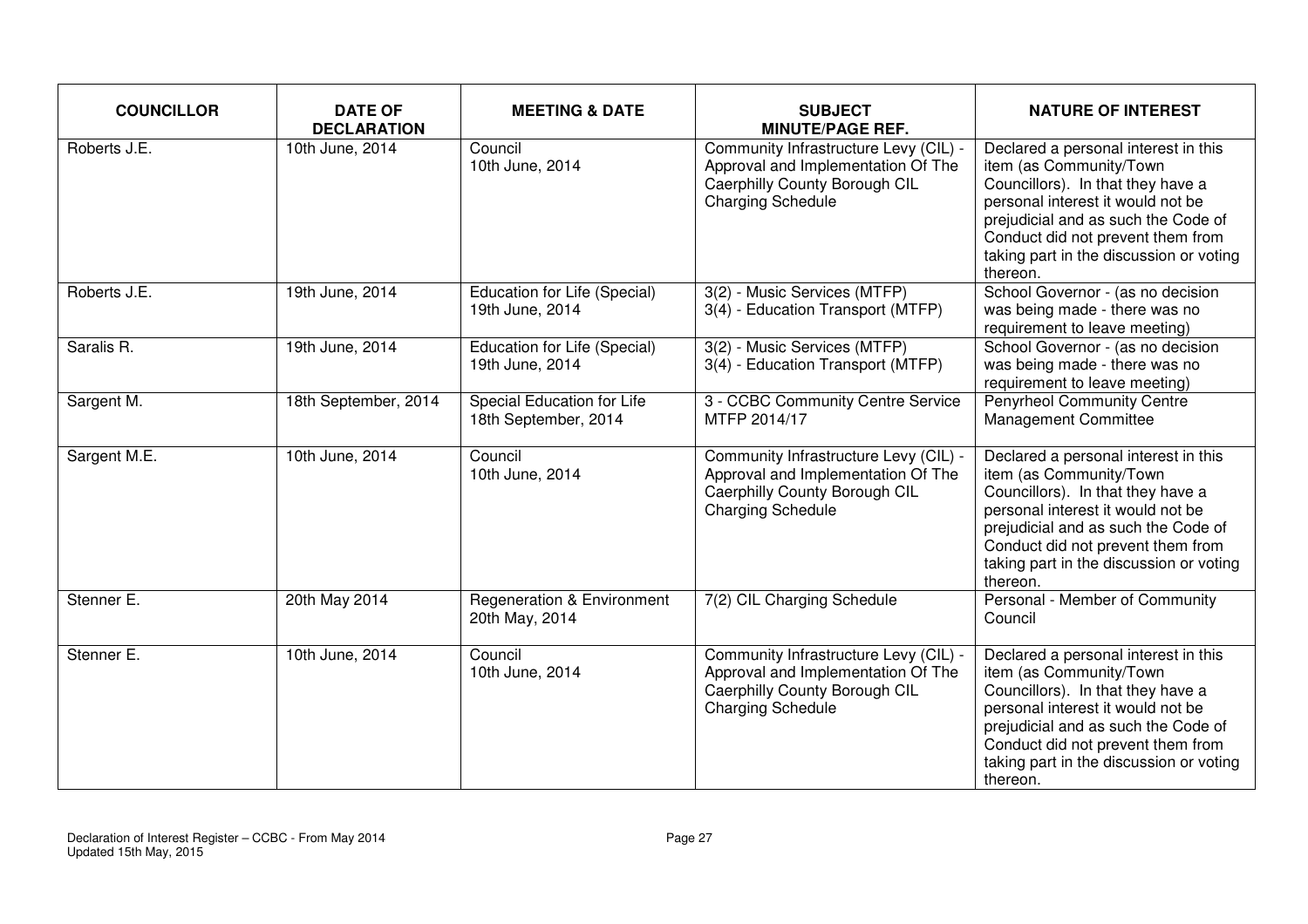| <b>COUNCILLOR</b> | <b>DATE OF</b><br><b>DECLARATION</b> | <b>MEETING &amp; DATE</b>                                                               | <b>SUBJECT</b><br><b>MINUTE/PAGE REF.</b>                                                                                                | <b>NATURE OF INTEREST</b>                                                                                                                                                                                                                                                                                                                            |
|-------------------|--------------------------------------|-----------------------------------------------------------------------------------------|------------------------------------------------------------------------------------------------------------------------------------------|------------------------------------------------------------------------------------------------------------------------------------------------------------------------------------------------------------------------------------------------------------------------------------------------------------------------------------------------------|
| Stenner E.        | 30th July, 2014                      | Special Regeneration &<br><b>Environmental Scrutiny</b><br>Committee<br>30th July, 2014 | $3(1)$ - Appendix 1 - Waste Strategy<br>Operations                                                                                       | Family member employed in this area                                                                                                                                                                                                                                                                                                                  |
| Stenner E.        | 30th July, 2014                      | Special Regeneration &<br><b>Environmental Scrutiny</b><br>Committee<br>30th July, 2014 | $3(1)$ - All items                                                                                                                       | As a Community Councillor                                                                                                                                                                                                                                                                                                                            |
| Summers J.        | 28th May, 2014                       | Special Policy & Resources<br><b>Scrutiny Committee</b><br>28th May, 2014               | 3(1) Procurement route for proposed<br>new secondary school at Oakdale<br>plateau                                                        | Governor at Oakdale and<br>Pontllanfraith comprehensive<br>(respectively).                                                                                                                                                                                                                                                                           |
| Taylor J.         | 10th June, 2014                      | Council<br>10th June, 2014                                                              | Community Infrastructure Levy (CIL) -<br>Approval and Implementation Of The<br>Caerphilly County Borough CIL<br><b>Charging Schedule</b> | Declared a personal interest in this<br>item (as Community/Town<br>Councillors). In that they have a<br>personal interest it would not be<br>prejudicial and as such the Code of<br>Conduct did not prevent them from<br>taking part in the discussion or voting<br>thereon.                                                                         |
| Taylor J.         | 11th June, 2014                      | <b>Planning Committee</b><br>11th June, 2014                                            | P/05/1683<br>Land at Austin Grange, Caerphilly                                                                                           | Applicant is well known to him.                                                                                                                                                                                                                                                                                                                      |
| Taylor J.         | 4th November, 2014                   | Planning<br>4th November, 2014                                                          | Code number 11/0594/Out - land<br>adjacent to Groeswen Farm,<br>Groeswen                                                                 | Applicant known to him                                                                                                                                                                                                                                                                                                                               |
| Veater Mrs. M.    | 21st October, 2014                   | <b>HSC&amp;WB</b><br>21st October, 2014                                                 | 10 - Telecare Service                                                                                                                    | Mrs. Veater used the service herself                                                                                                                                                                                                                                                                                                                 |
| Williams T.J.     | 25th February, 2015                  | Special Council<br>25th February, 2015                                                  | Item no. 4 - Budget proposals<br>2015/16 and medium term financial<br>strategy 2015/2016                                                 | Declared an interest as it relates to<br>the budget (as having family<br>members and relatives employed by<br>the Council who may potentially be<br>affected by the savings proposals and<br>in relation to the car user allowance).<br>Personal interest which enabled the<br>Member to stay and take part in the<br>discussion and voting thereon. |